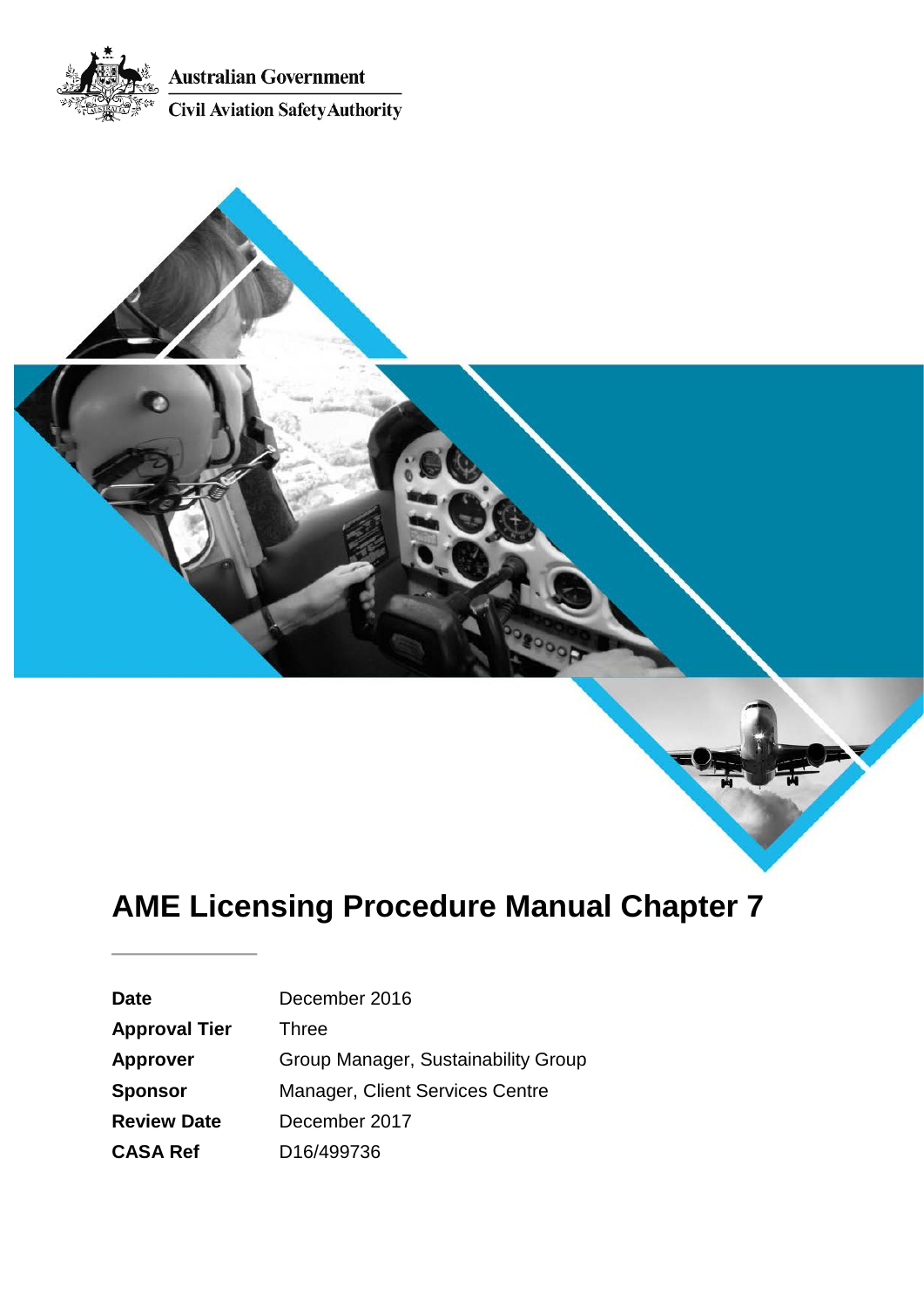© Civil Aviation Safety Authority

This work is copyright. You may download, display, print and reproduce this material in unaltered form only (retaining this notice) for your personal, non-commercial use or use within your organisation. Apart from any use permitted under the *Copyright Act 1968*, all other rights are reserved.

This document becomes an uncontrolled document when printed. Refer to [https://www.casa.gov.au/publications-and-resources/landing-page/manuals-and-handbooks>](https://www.casa.gov.au/publications-and-resources/landing-page/manuals-and-handbooks) for current version.

This is an internal CASA policy manual. It contains guidance material intended to assist CASA officers and delegates in carrying out their regulatory responsibilities and is available to the public for information purposes only.

You should not rely on this manual as a legal reference. Refer to the civil aviation legislation including the Civil Aviation Act 1988 (Cth), its related regulations and any other legislative instruments—to ascertain the requirements of, and the obligations imposed by or under, the law.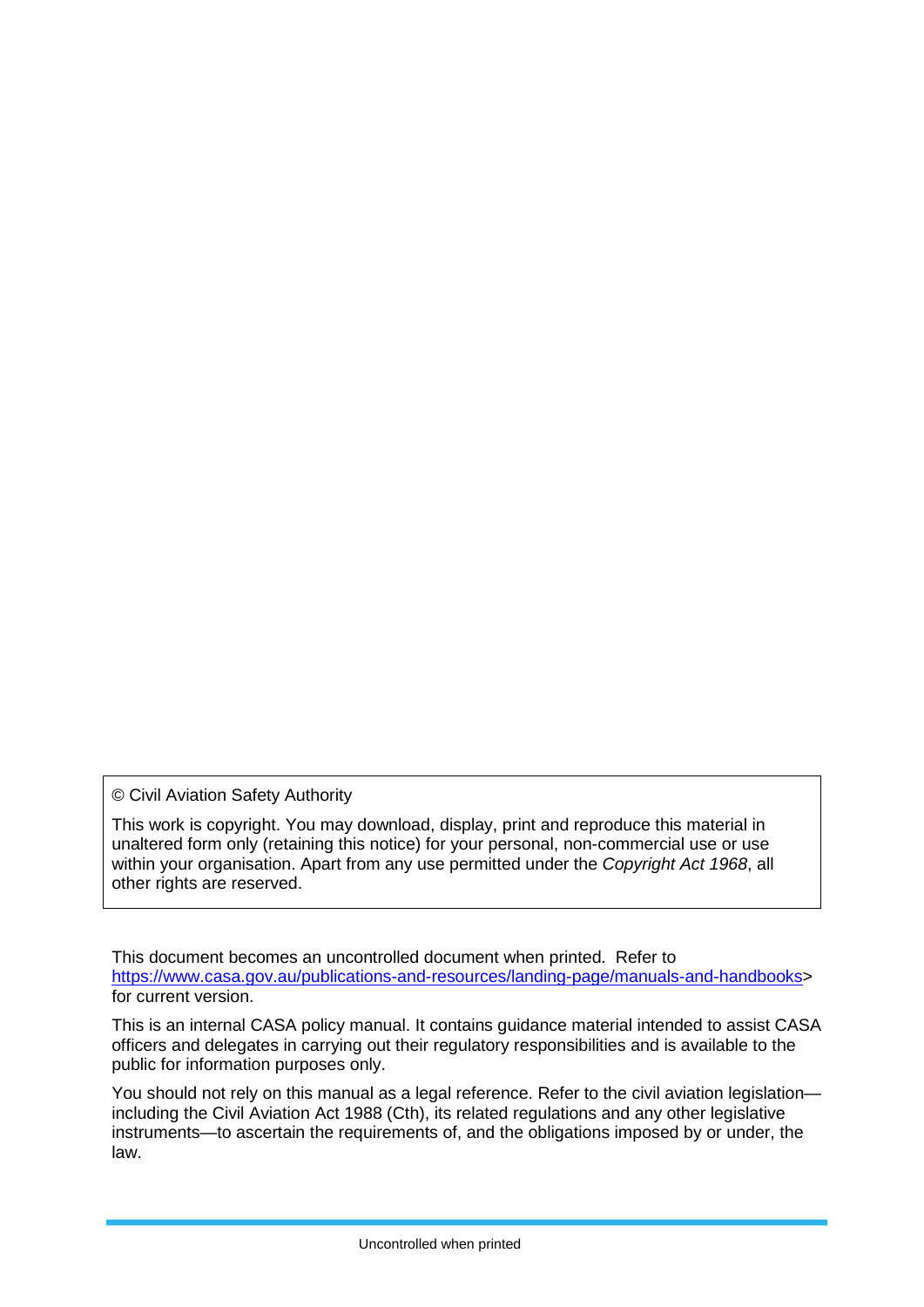## <span id="page-2-0"></span>**Preface**

As a Commonwealth government authority, CASA must ensure that the decisions we make, and the processes by which we make them, are effective, efficient, fair, timely, transparent, properly documented and otherwise comply with the requirements of the law. At the same time, we are committed to ensuring that all of our actions are consistent with the principles reflected in our Regulatory Philosophy.

Most of the regulatory decisions CASA makes are such that conformity with authoritative policy and established procedures will lead to the achievement of these outcomes. Frequently, however, CASA decision-makers will encounter situations in which the strict application of policy may not be appropriate. In such cases, striking a proper balance between the need for consistency and a corresponding need for flexibility, the responsible exercise of discretion is required.

In conjunction with a clear understanding of the considerations mentioned above, and a thorough knowledge of the relevant provisions of the civil aviation legislation, adherence to the procedures described in this manual will help to guide and inform the decisions you make, with a view to better ensuring the achievement of optimal outcomes in the interest of safety and fairness alike.

Shane Carmody Chief Executive Officer and Director of Aviation Safety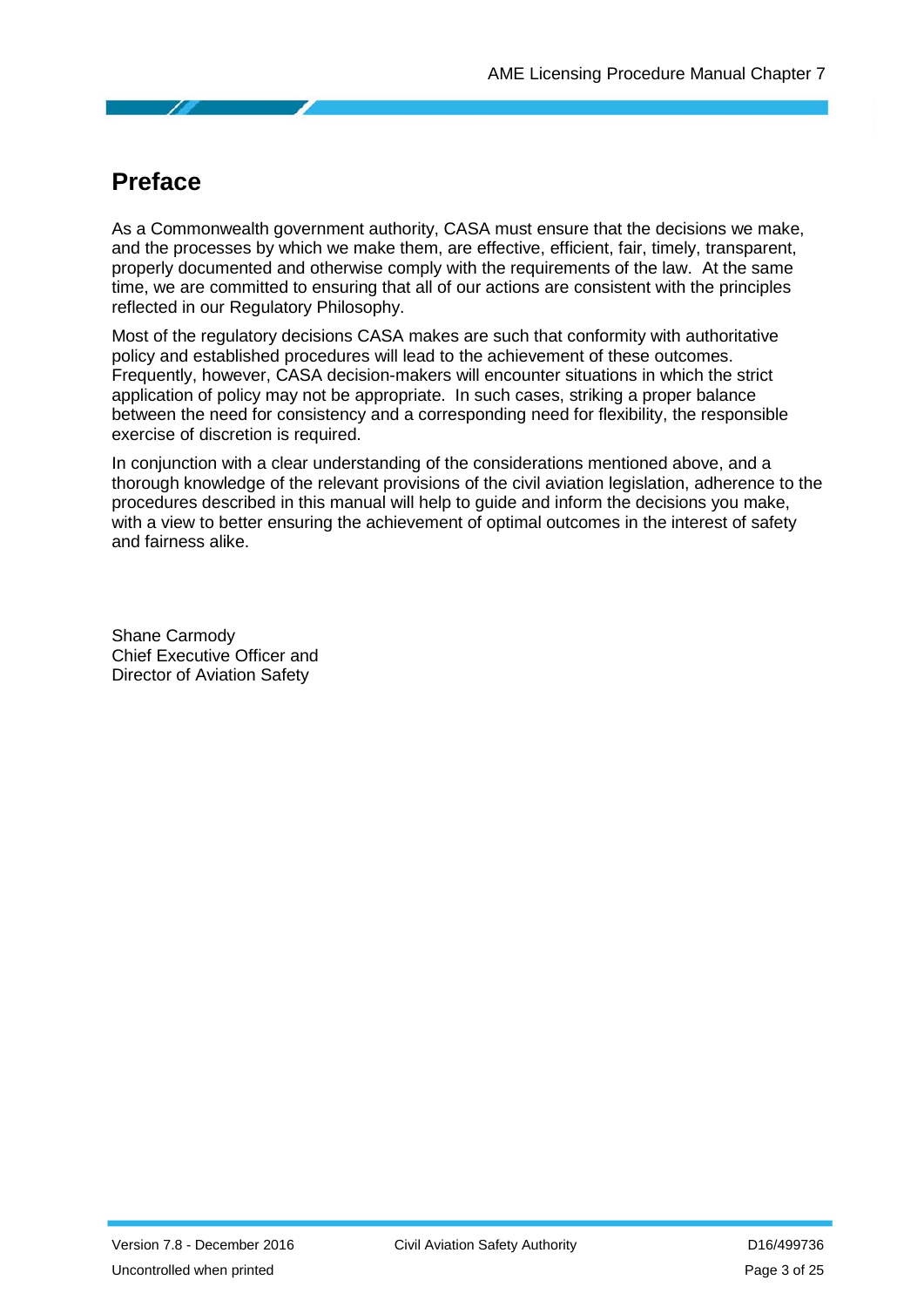## <span id="page-3-0"></span>**Table of Contents**

B

| 7.1    |                                                                               |  |
|--------|-------------------------------------------------------------------------------|--|
| 7.2    |                                                                               |  |
| 7.3    |                                                                               |  |
| 7.4    |                                                                               |  |
| 7.5    | Provision of Initial Issue Category Part 66 Licence using CASA Basic          |  |
| 7.6    |                                                                               |  |
| 7.6.1  | Provision for Category Exclusion Removal from a Part 66 Licence Using CASA    |  |
| 7.7    |                                                                               |  |
| 7.8    | Removal of Exclusions from an Aircraft Type Rating on a Part 66 Licence 21    |  |
| 7.9    | Provision of Aircraft Type Rating Exclusion Removal from a Part 66 Licence    |  |
| 7.10   | Use of Practical Maintenance Experience gained on Foreign Registered Aircraft |  |
| 7.10.1 | Classification of Tasks Performed on Foreign Registered Aircraft or State     |  |
| 7.10.2 |                                                                               |  |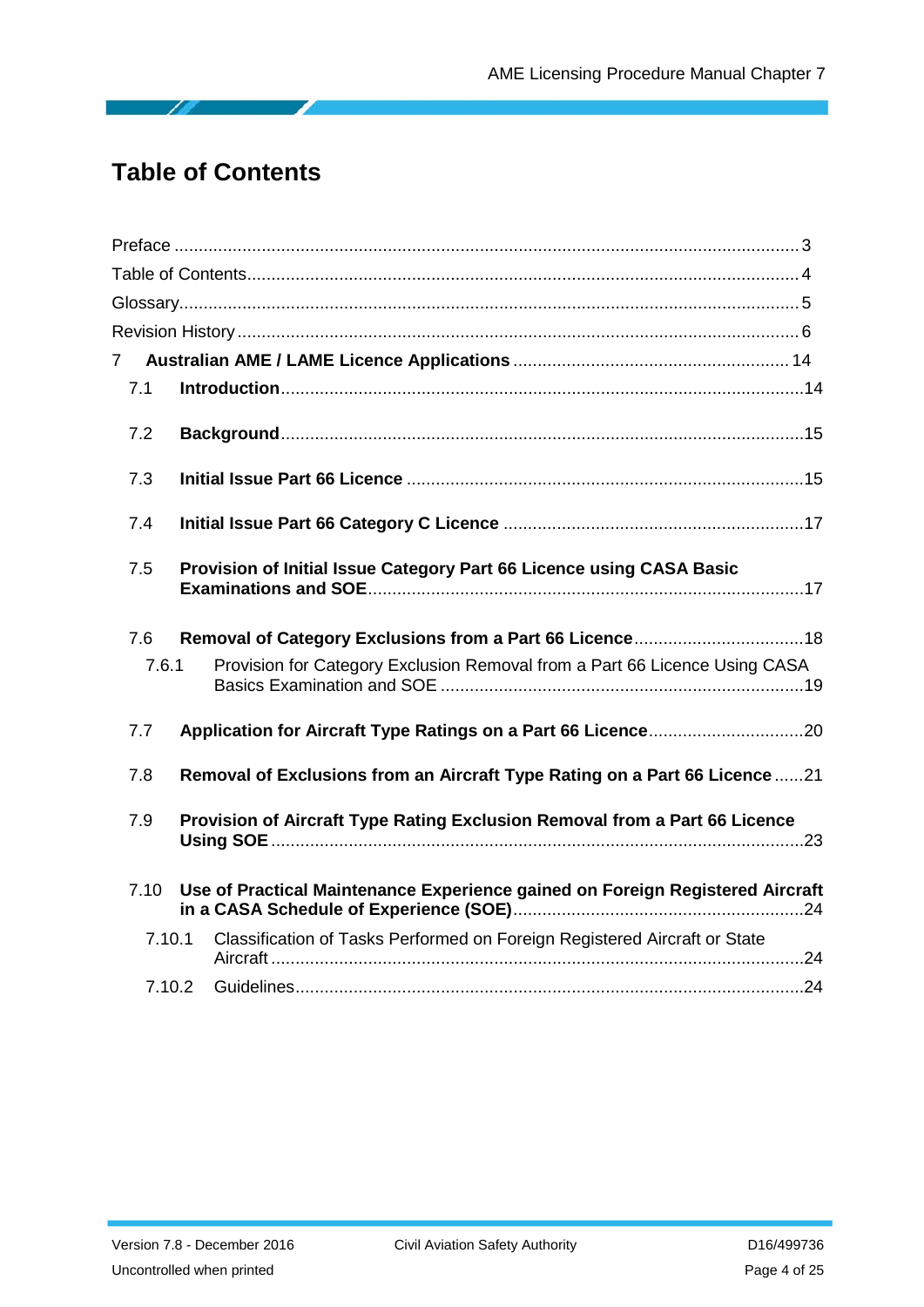## <span id="page-4-0"></span>**Glossary**

**See Chapter 12 for Glossary (Abbreviations and Terms)**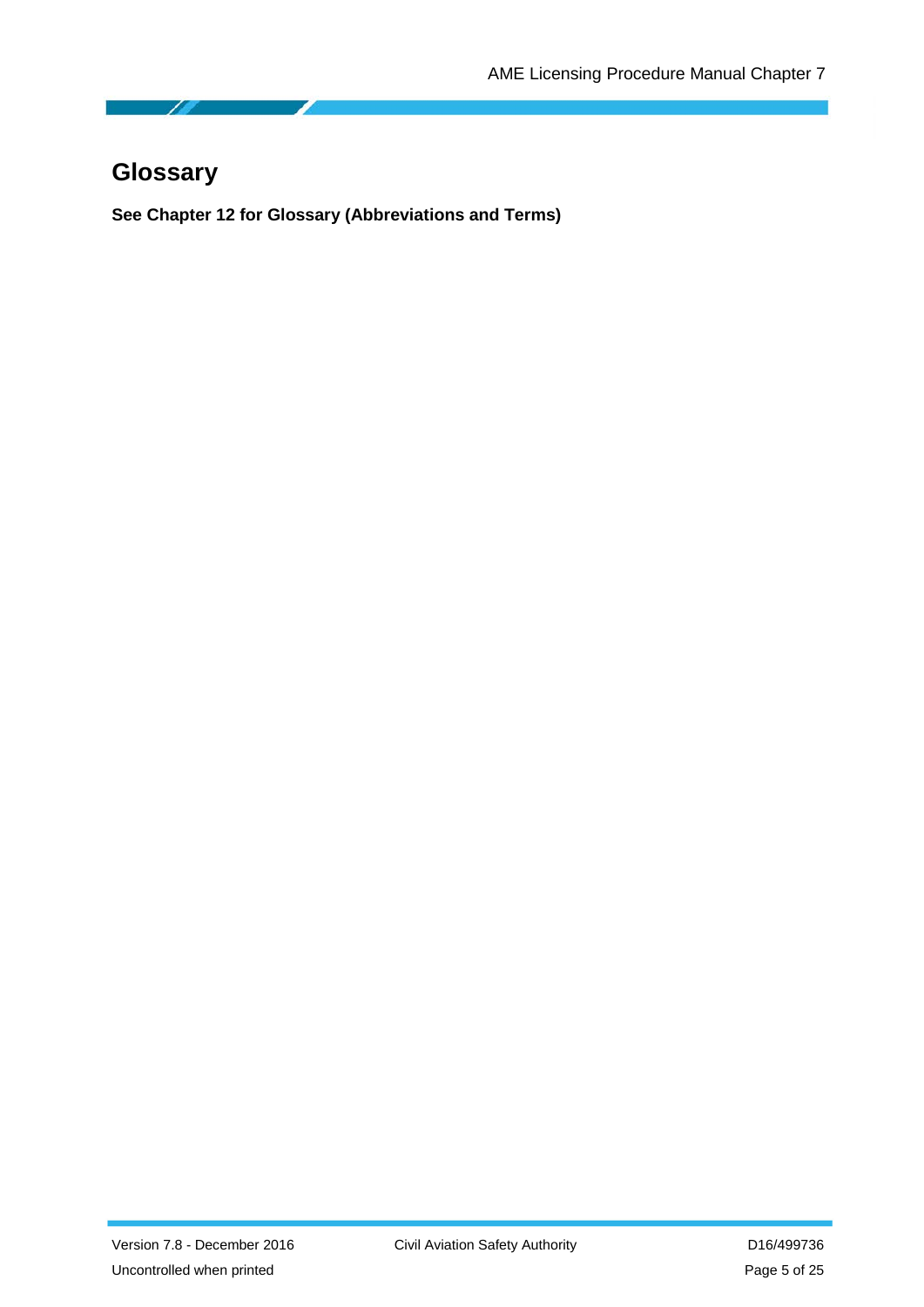## <span id="page-5-0"></span>**Revision History**

Amendments/revisions of this Manual are recorded below in order of most recent first.

| Version<br>No. | Date             | <b>Parts/Sections</b>    | <b>Details</b>                                                                                                          |
|----------------|------------------|--------------------------|-------------------------------------------------------------------------------------------------------------------------|
| 7.8            | December 2016    | Chapter 7                | Revise CAR 30 regulatory requirements and<br>addition of Part 66 regulatory requirements                                |
| 7.7            | <b>June 2012</b> | Chapter 8                | Rewrite of Ch. 8; Deleted comments chapters<br>2 & 6                                                                    |
| 7.6            | November 2010    | <b>Table of Contents</b> | <b>Added Preface</b>                                                                                                    |
| 7.5            | September 2008   | Chapters 7 & 9           | Minor changes                                                                                                           |
| 7.4            | <b>June 2008</b> | Chapter 7                | Minor changes and updates<br>New examples incorporated into Section 7.3.9<br>Previous Sections 7.10.1 and 7.12 deleted. |
|                |                  | Chapter 8                | Changes to Section 8.1<br>Sections 8.2, 8.3 and 8.4 combined and<br>rewritten.                                          |
|                |                  | Chapter 7                | Chapter 7 minor changes.<br>Form revised, title changed                                                                 |
| 7.3            | March 2007       | Chapter 8                | Chapter 8 minor changes.                                                                                                |
|                |                  | Chapter 9                | Section 9.1.1 and 9.1.2 slightly changed. New<br>Section 9.10.4 added.                                                  |
|                |                  | Chapter 11               | All previous sections removed, leaving<br>previous section 11.4.1                                                       |
|                |                  | Form 1219                |                                                                                                                         |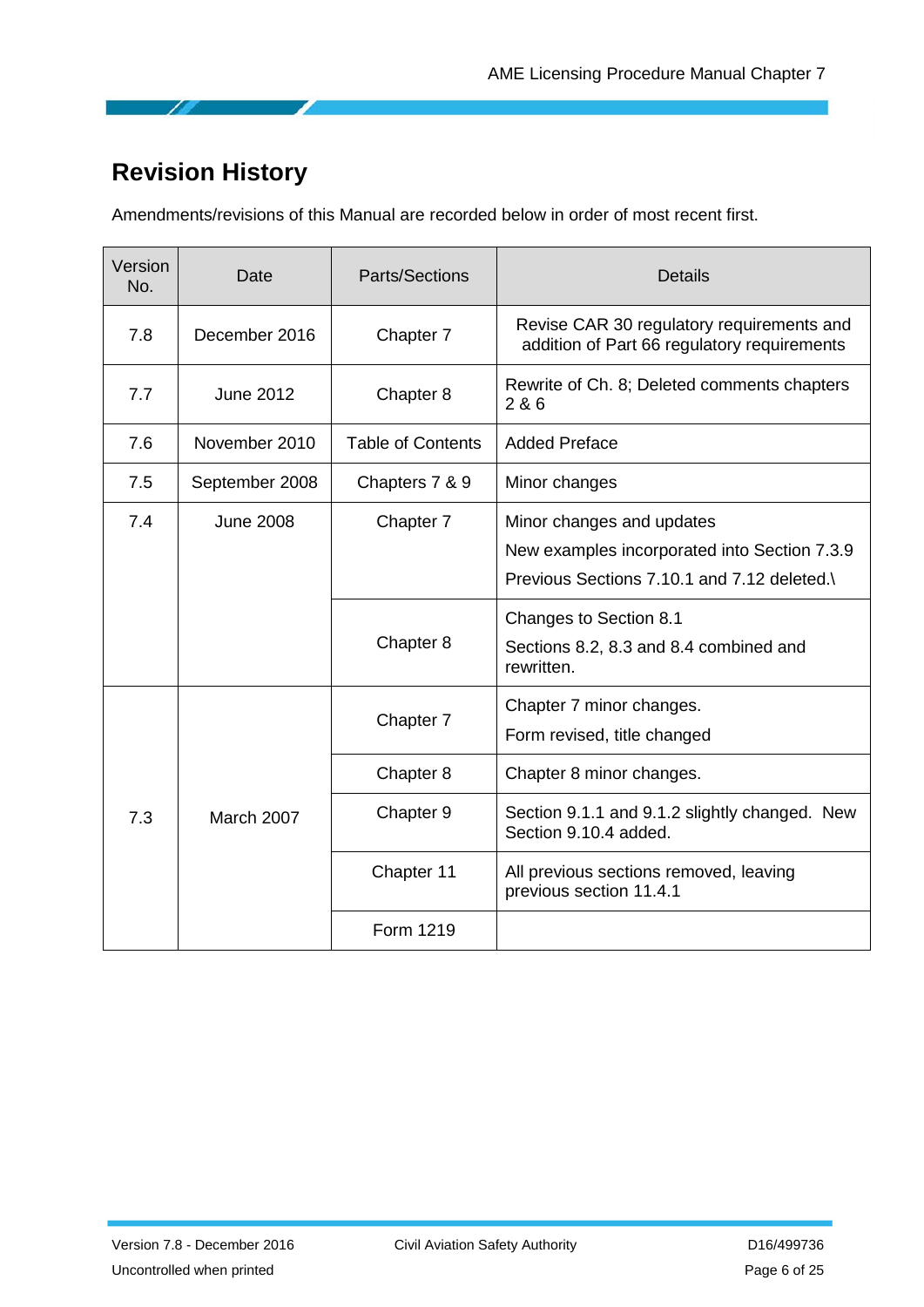| 7.2 | March 2007    | Chapter 7 | New para 7.3.9 Interpretation and<br>Application of the Fees Regulations and<br>7.3.10 Charging of Fees and Conducting<br><b>PCT Examinations inserted.</b><br>Minor change to sub section Initial AME<br>Licences to ADF and Overseas Applicants.<br>First para of Note under Procedure for<br>Assessing the Application for the Grant of<br>a Licence deleted and minor change to<br>step 4 below it;<br>Section 7.2.6 text under ASO(C) changed,<br>reference to AWI removed after ASO(C)<br>and next occurrence of AWI removed.<br>Section 7.2.7 first para slightly changed. |
|-----|---------------|-----------|-----------------------------------------------------------------------------------------------------------------------------------------------------------------------------------------------------------------------------------------------------------------------------------------------------------------------------------------------------------------------------------------------------------------------------------------------------------------------------------------------------------------------------------------------------------------------------------|
|     |               | Forms     | Form 464, 1275 and 1277 slightly<br>changed. Form 634 revised.                                                                                                                                                                                                                                                                                                                                                                                                                                                                                                                    |
| 7.1 | February 2006 | Chapter 7 | Section 7.2.8 added two steps to AWI<br>Procedure and added new ASO(C)<br>procedure (one step).                                                                                                                                                                                                                                                                                                                                                                                                                                                                                   |
|     |               | Chapter 9 | Section 9.3.1: (Table), minor changes to<br>Legislation-Duration, Prerequisites for<br>Initial Issue-Applicant and Exam<br>Description<br>Section 9.3.2: minor changes to bullet<br>points.                                                                                                                                                                                                                                                                                                                                                                                       |
| 7.0 | December 2005 | All       | Licensing, Aircraft Registration and<br>Publications (LARP) database replaced<br>with the Aviation Information Regulatory<br>System (AIRS) database. Changes<br>following CASA restructure incorporated<br>and introduction of CASA Licensing and<br><b>Registration Centre.</b>                                                                                                                                                                                                                                                                                                  |
|     |               | Form      | New Form 053 Payments Authorisation<br>form introduced.                                                                                                                                                                                                                                                                                                                                                                                                                                                                                                                           |
| 6.2 | November 2005 | Chapter 6 | Inserted new paragraphs 6.2.3 and 6.2.4,<br>renumbered previous 6.2.3 as 6.2.5 and<br>renumbered subsequent sections                                                                                                                                                                                                                                                                                                                                                                                                                                                              |
|     |               | Chapter 8 | CTC Examinations Guide table under 8.3.2<br>revised (2 WA2 changed to 2 WZ, and<br>other changes).<br>Under 8.3.4, aircraft name added to Type<br>Numbers in Stream 1 and 2.                                                                                                                                                                                                                                                                                                                                                                                                      |
|     |               | Forms     | Forms 1272, 1274 and 1275: Slight<br>change in Group Ratings columns. Forms<br>332 and 334 updated. Forms 331 and 335<br>deleted.                                                                                                                                                                                                                                                                                                                                                                                                                                                 |

◢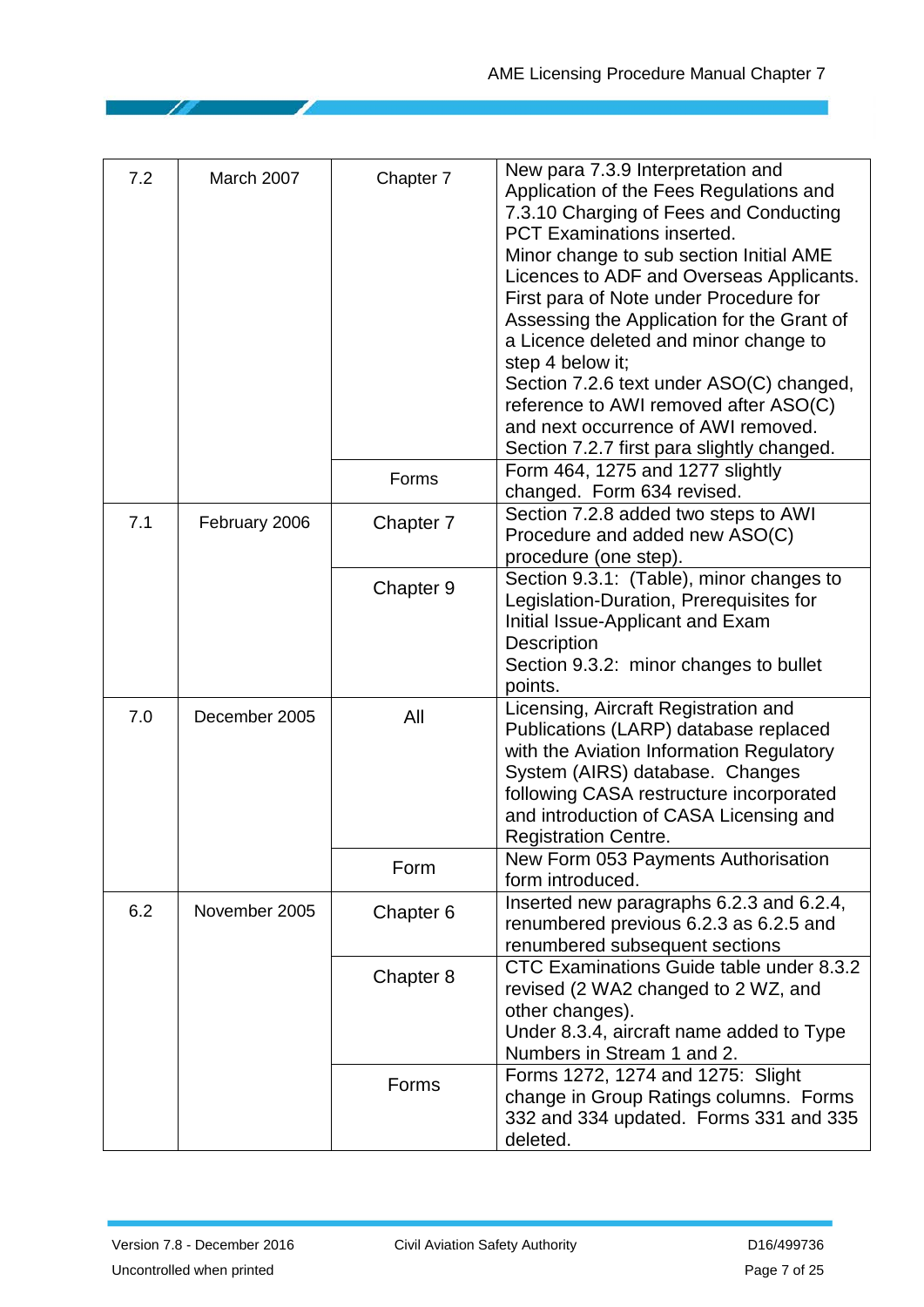| 6.1 | August 2005      | Chapter 6 | Sections 6.2.6 and 6.4.9, under<br>assessment by AWI(C), Step 3(c) changed<br>to reflect updating the list of approved<br>courses.                                                                                                                                                                                    |
|-----|------------------|-----------|-----------------------------------------------------------------------------------------------------------------------------------------------------------------------------------------------------------------------------------------------------------------------------------------------------------------------|
|     |                  | Chapter 8 | Section 8.2.2 third bullet point in table<br>updated.<br>Section 8.2.3 first three paragraphs<br>changed to introduce references to CTC<br>information bulletin No. 3 and AME<br>Syllabus.<br>Section 8.3.3, new bullet point added after<br>bullet 6.<br>Section 8.3.5, list of assessment for in Step<br>4 updated. |
|     |                  |           | Section 8.3.5, (Rating Tables). New rating<br><b>Tables inserted</b>                                                                                                                                                                                                                                                  |
|     |                  | Forms     | Forms 332, 345, 346, 1119, 1270, 1275,<br>1276 updated.                                                                                                                                                                                                                                                               |
| 6.0 | <b>July 2005</b> | All       | Complete manual re-issued to reflect<br>changes introduced by re-structure of<br>CASA. Changes include:                                                                                                                                                                                                               |
|     |                  |           | Changing title of sponsor                                                                                                                                                                                                                                                                                             |
|     |                  |           | Changing Area and Airline offices to Field<br>offices                                                                                                                                                                                                                                                                 |
|     |                  |           | Changing AME Licensing Section and<br>Maintenance Personnel Section (MPS) to<br>Maintenance Personnel Licensing (MPL).                                                                                                                                                                                                |
|     |                  | Chapter 6 | Section 6.3.1 New paragraph added.                                                                                                                                                                                                                                                                                    |
|     |                  | Chapter 8 | Sections 8.3.2, 8.3.3 and 8.3.4 changed to<br>incorporate new forms introduced.                                                                                                                                                                                                                                       |
|     |                  | Chapter 9 | Numerous changes throughout the<br>chapter, mainly pertaining to maintenance<br>authority for amateur-built and kit-built<br>aircraft.                                                                                                                                                                                |
|     |                  | Forms     | Following new forms introduced:<br>1270 CTC Examination Results -<br>Mechanical<br>1271 Checklist - FSMS Assessment -<br>Avionics<br>1272 Checklist - ADF CTC Assessment -<br>Mechanical<br>1273 Checklist - ADF CTC Assessment -<br>Avionics                                                                         |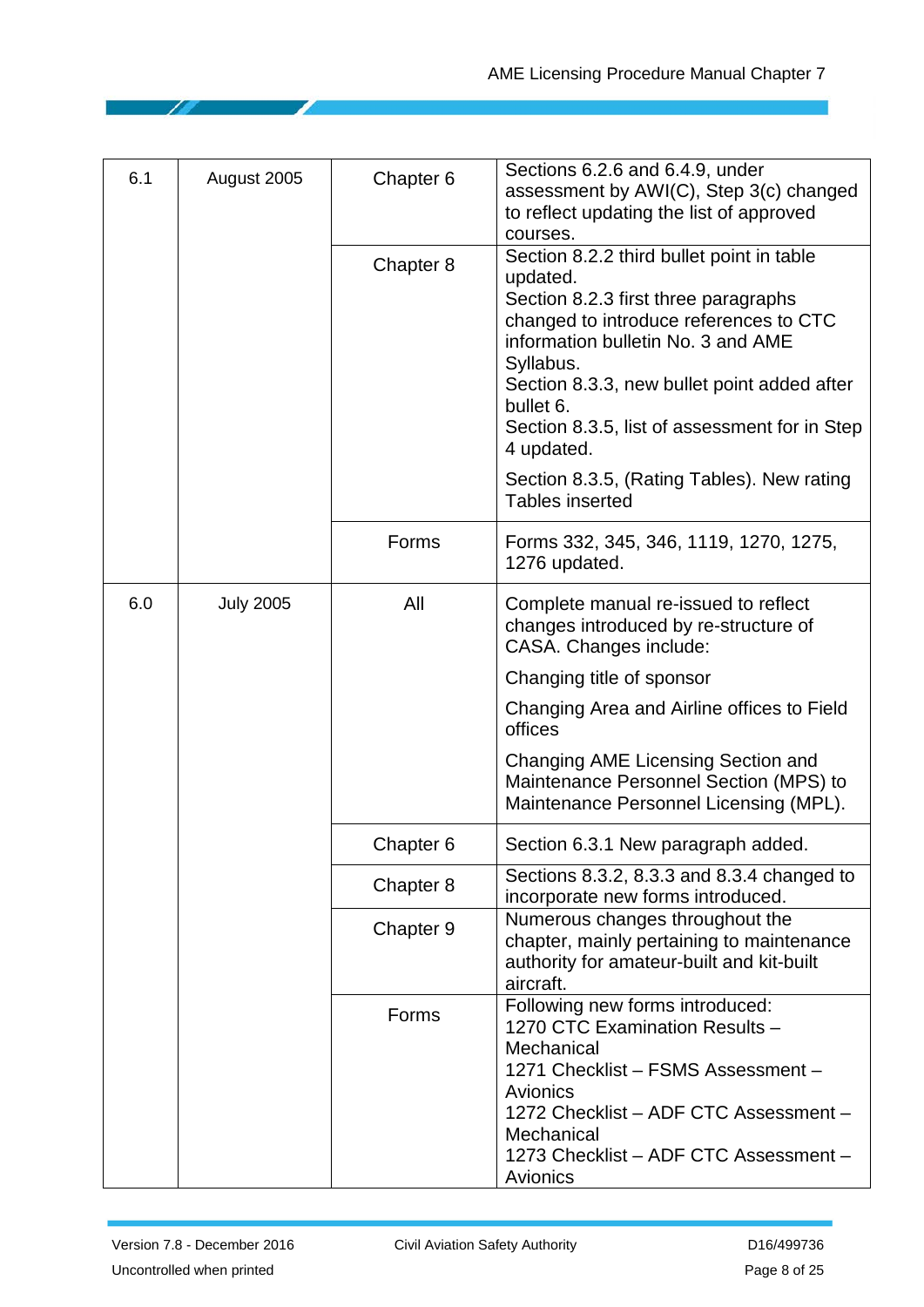| 6.1 | August 2005       | Chapter 6  | Sections 6.2.6 and 6.4.9, under<br>assessment by AWI(C), Step 3(c) changed<br>to reflect updating the list of approved<br>courses.                                                                                                                                                                                                                                                            |
|-----|-------------------|------------|-----------------------------------------------------------------------------------------------------------------------------------------------------------------------------------------------------------------------------------------------------------------------------------------------------------------------------------------------------------------------------------------------|
|     |                   | Chapter 8  | Section 8.2.2 third bullet point in table<br>updated.<br>Section 8.2.3 first three paragraphs<br>changed to introduce references to CTC<br>information bulletin No. 3 and AME<br>Syllabus.<br>Section 8.3.3, new bullet point added after<br>bullet 6.<br>Section 8.3.5, list of assessment for in Step<br>4 updated.<br>Section 8.3.5, (Rating Tables). New rating<br><b>Tables inserted</b> |
|     |                   | Forms      | Forms 332, 345, 346, 1119, 1270, 1275,<br>1276 updated.                                                                                                                                                                                                                                                                                                                                       |
|     |                   |            | 1274 Checklist - FSMS Assessment -<br>Mechanical<br>1275 Checklist - Overseas CTC<br>Assessment - Mechanical<br>1276 CTC Examination Results - Avionics<br>1277 Checklist - Overseas CTC<br><b>Assessment - Avionics</b>                                                                                                                                                                      |
| 5.5 | <b>April 2005</b> | Chapter 8  | Section 8.2.1 Recognise authorisations<br>that are equivalent to CPL level for CTC.<br>Section 8.3.3 – Last row of Table,<br>'Airframe' column: inserted "7 FM"                                                                                                                                                                                                                               |
| 5.4 | December 2004     | Chapter 11 | Section 11.5.1 New procedure 'Notification<br>of Review Rights" introduced.                                                                                                                                                                                                                                                                                                                   |
| 5.3 | November 2004     | Chapter 7  | Section 7.5.3 and 7.5.4 changed to remove<br>'AA' as an option for renewal.                                                                                                                                                                                                                                                                                                                   |
| 5.2 | October 2004      | Chapter 7  | In Section 7.2.1 "AWI(C)" change to AWI<br>Note 3 added to CTC Examinations Guide<br>table in Section 8.3.3 and minor change to<br>details against 'Iroquois'.<br>Payment of Fees amount changed (to<br>\$215), and "NZ Aircraft Maintenance<br>Engineer"                                                                                                                                     |
| 5.1 | <b>June 2004</b>  | Chapter 9  | In Section 9.3.1, note added against<br>Restrictions/Limitations - Qualifications<br>and the first bullet point against Privileges<br>changed.                                                                                                                                                                                                                                                |
| 5.0 | April 2004        | Chapter 9  | In Section 9.3.1, note added against<br>Restrictions/Limitations - Qualifications                                                                                                                                                                                                                                                                                                             |

◢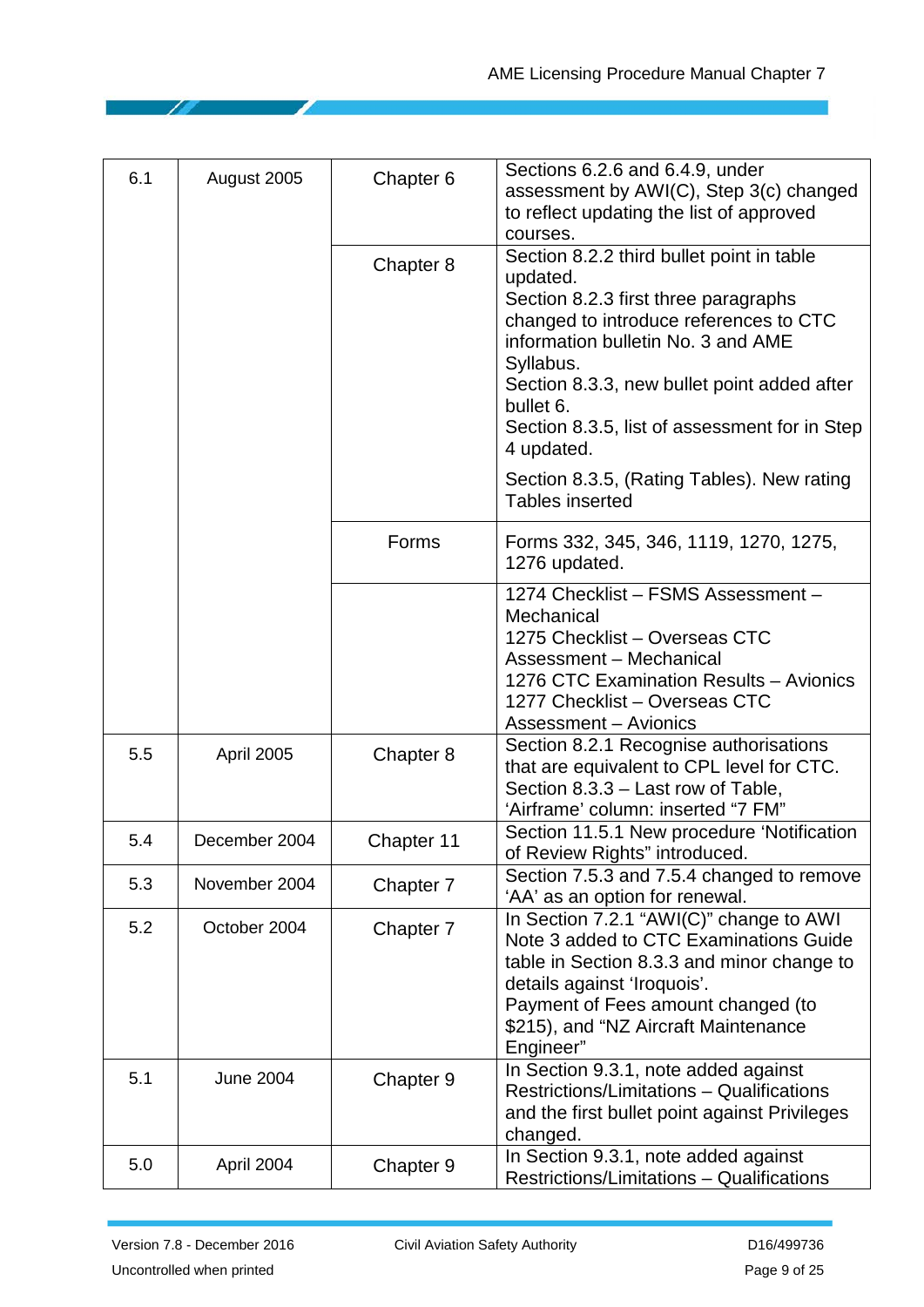| 6.1 | August 2005 | Chapter 6  | Sections 6.2.6 and 6.4.9, under<br>assessment by AWI(C), Step 3(c) changed<br>to reflect updating the list of approved<br>courses.                                                                                                                                                                                    |
|-----|-------------|------------|-----------------------------------------------------------------------------------------------------------------------------------------------------------------------------------------------------------------------------------------------------------------------------------------------------------------------|
|     |             | Chapter 8  | Section 8.2.2 third bullet point in table<br>updated.<br>Section 8.2.3 first three paragraphs<br>changed to introduce references to CTC<br>information bulletin No. 3 and AME<br>Syllabus.<br>Section 8.3.3, new bullet point added after<br>bullet 6.<br>Section 8.3.5, list of assessment for in Step<br>4 updated. |
|     |             |            | Section 8.3.5, (Rating Tables). New rating<br><b>Tables inserted</b>                                                                                                                                                                                                                                                  |
|     |             | Forms      | Forms 332, 345, 346, 1119, 1270, 1275,<br>1276 updated.                                                                                                                                                                                                                                                               |
|     |             |            | and the first bullet point against Privileges<br>changed.                                                                                                                                                                                                                                                             |
|     |             | Chapter 10 | Chapter 10 Introduction to LARP<br>Procedures removed from the manual and<br>Chapter 10 reserved for later use. The<br>LARP User Manual is now a separate<br>manual residing in CASAConnect.                                                                                                                          |
|     |             | Chapter 7  | Minor text changes.                                                                                                                                                                                                                                                                                                   |
|     |             | Chapter 9  | Minor text changes.                                                                                                                                                                                                                                                                                                   |
|     |             | Forms      | Minor changes to Forms 346, 350, 352,<br>353, 378, 608, 635, 636, 1194 and 1195                                                                                                                                                                                                                                       |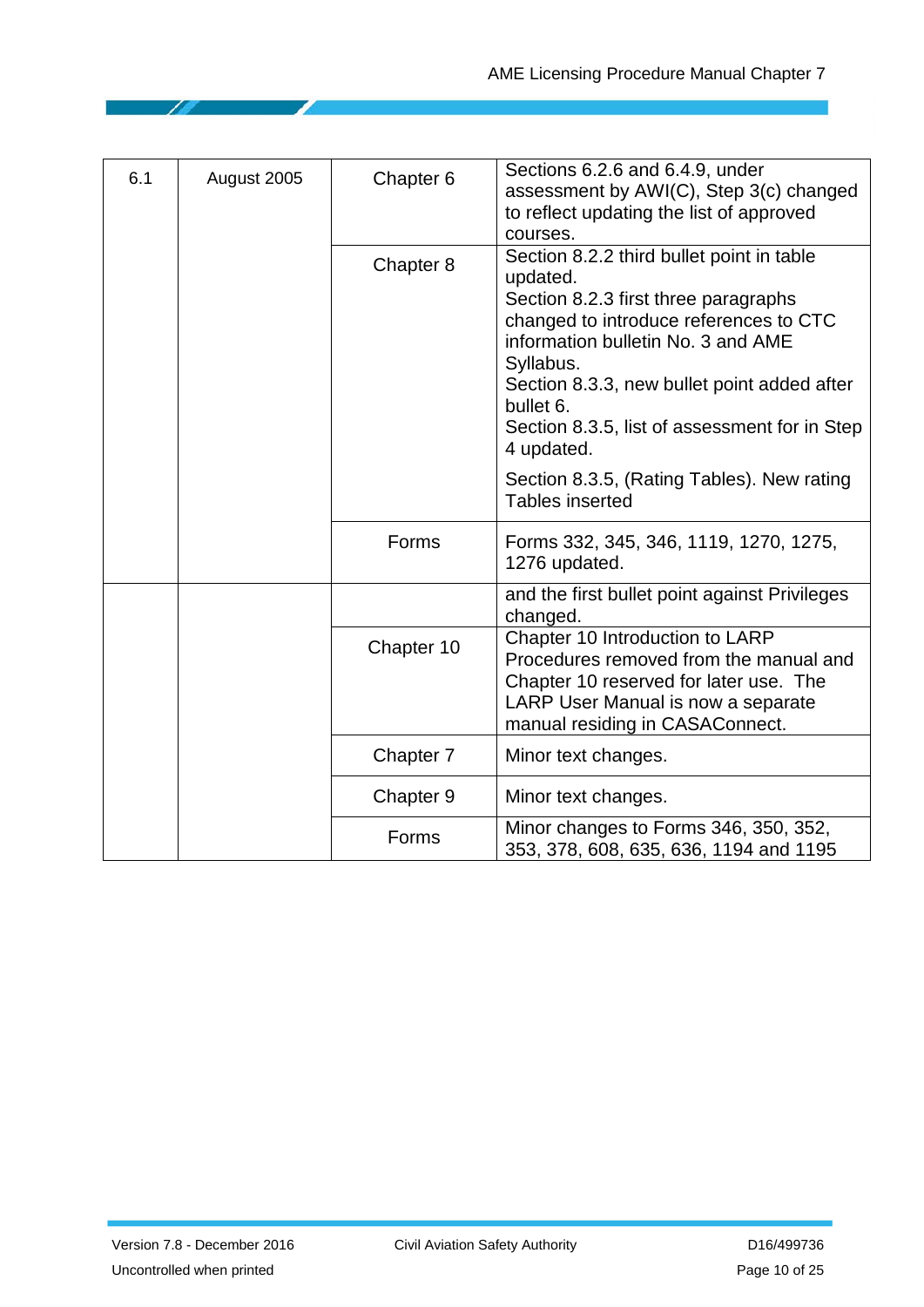| 4.5 | December 2003 | Chapter 7  | New Section 7.14 Group Classification of<br>Aircraft and Engines for AME Licence<br>Rating Purposes introduced.                                                                                                                                                                                                                                                                                                                                                                                                                                                                  |
|-----|---------------|------------|----------------------------------------------------------------------------------------------------------------------------------------------------------------------------------------------------------------------------------------------------------------------------------------------------------------------------------------------------------------------------------------------------------------------------------------------------------------------------------------------------------------------------------------------------------------------------------|
|     |               | Chapter 8  | In table under Section 8.2.2, bullet point<br>added under ADF Personnel/Qualifications<br>In table under Section 8.2.3, bullet point<br>added against All applicants.<br>In table under Section 8.3.2, second bullet<br>point against Item 1 changed.<br><b>Subheading title Detailed Assessment</b><br>Requirements under Section 8.3.3<br>changed (-CTC added)<br>New Section 8.3.4 inserted and remaining<br>paras renumbered<br>Section 8.5.6 changed and new bullet point<br>added.<br>Previous para 6 of Section 8.5.12 moved to<br>para 2 and remaining paras renumbered. |
|     |               | Chapter 11 | Section 11.4.1 Issuing Amendments to<br>CAOs, AACs and CAAPs changed.                                                                                                                                                                                                                                                                                                                                                                                                                                                                                                            |
|     |               | Forms      | New Forms 1217, 1218, 1219 and 1220<br>added.                                                                                                                                                                                                                                                                                                                                                                                                                                                                                                                                    |
| 4.4 | October 2003  | Chapter 6  | Reference to Form 333 removed from<br>section 6.1.1 and reference to Form 334<br>included in section 6.2.6.<br>Reference to new forms 1194 and 1195<br>inserted in section 6.4.10 and slight<br>changes under subsections "Trainee<br>Requirements" and "Oral Exam Outcomes"<br>New table "CTC Examinations Guide"<br>added and reference to this inserted in<br>preceding table.                                                                                                                                                                                                |
|     |               | Chapter 8  | Section 8.4.3 changed and new section<br>8.4.4 inserted.                                                                                                                                                                                                                                                                                                                                                                                                                                                                                                                         |
|     |               | Chapter 9  | Under section 9.3.2, sub-section<br>"Extension Mas" changed completely.                                                                                                                                                                                                                                                                                                                                                                                                                                                                                                          |
|     |               | Forms      | Form 333 removed and new Form 1194<br>and Form 1195 added. Pagination error in<br>Form 334 corrected.                                                                                                                                                                                                                                                                                                                                                                                                                                                                            |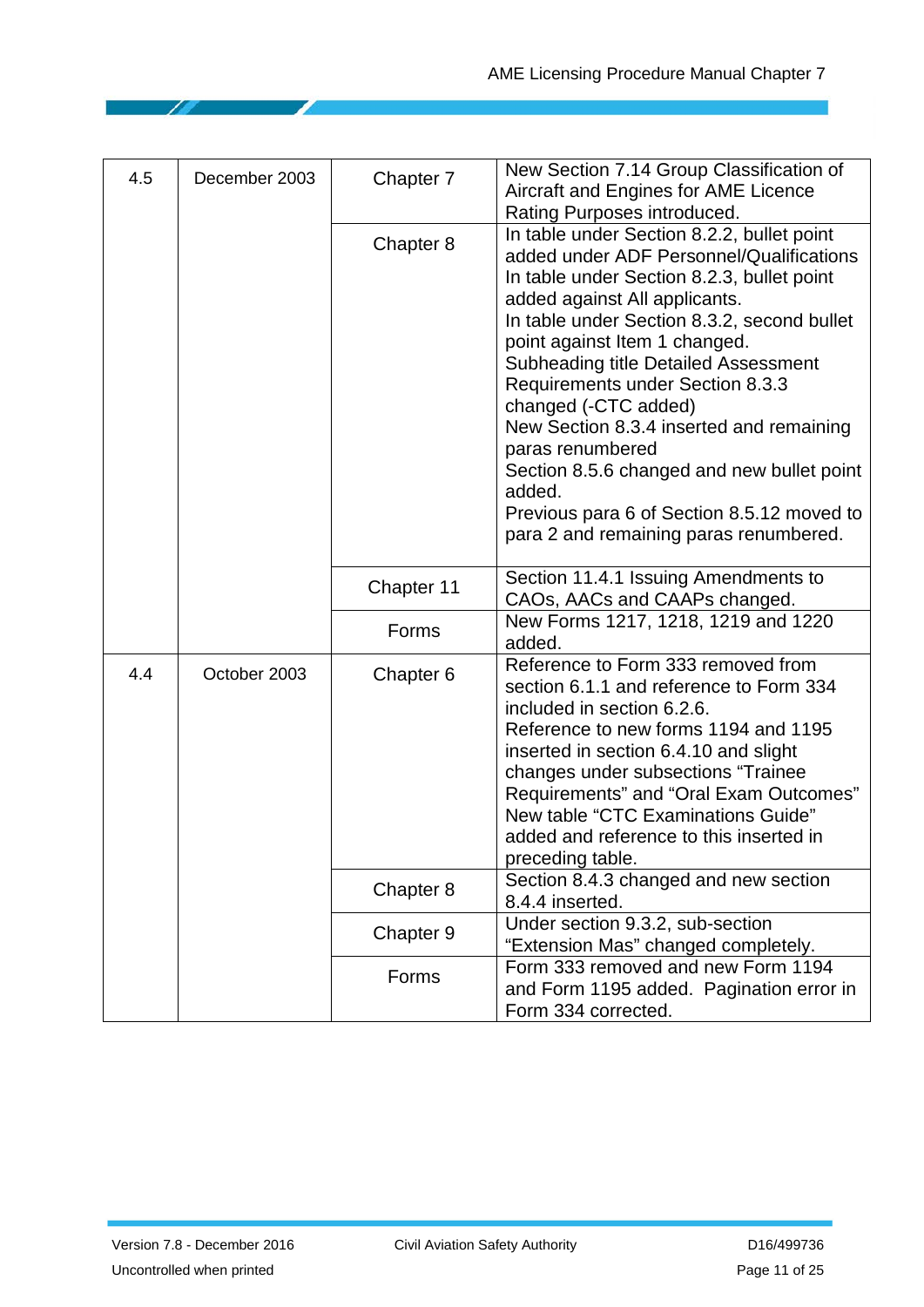| 4.3 | August 2002 | Entire manual | Version 4.3 incorporates significant<br>changes throughout the manual.<br>Particularly the follow changes to<br>responsibilities have been made to reflect<br>the current corporate structure:<br>Personnel Licensing Branch changed to<br>maintenance Personnel Section<br>Airworthiness Branch changed to<br>٠<br>maintenance Standards Branch<br><b>AMELS</b> changed to Maintenance<br>$\bullet$<br>Personnel Section (MPS)<br>Manager AMELS changed to Section<br><b>Head MPS</b><br>District Office changed to Airline or Area<br>Office<br>Section 7.5.7 has been changed completely.                                                                                                                                                                          |
|-----|-------------|---------------|-----------------------------------------------------------------------------------------------------------------------------------------------------------------------------------------------------------------------------------------------------------------------------------------------------------------------------------------------------------------------------------------------------------------------------------------------------------------------------------------------------------------------------------------------------------------------------------------------------------------------------------------------------------------------------------------------------------------------------------------------------------------------|
|     |             |               | The following forms have changed:<br>Form 332 Specific Type Course Approval<br>Form 334 Specific Type Course Rough<br><b>Working Sheet</b><br>Form 345 Application for CTC<br>Assessment - Australian Defence Force<br>Personnel<br>Form 346 Application for CTC<br>Assessment - Overseas Licence Holders<br>Form 352 Application for Issue, Change or<br>Renewal of an Aircraft Welding Authority<br>Form 374 Application for Initial Issue of or<br>Additional Rating/s to an AME Licence<br>under the Terms of the TTMRA<br>Form 634 Application for Airworthiness<br>Examinations.<br>The following are new forms:<br>Form 1118 Training Facility Visit Check<br>$\bullet$<br>Points<br>Form 1119 Practical Consolidation<br>Training course Approval - Checklist |
| 4.2 | March 2002  | 9.6           | Significant revision of Section 9.6, Non-<br><b>Destructive Testing Authority</b>                                                                                                                                                                                                                                                                                                                                                                                                                                                                                                                                                                                                                                                                                     |
| 4.1 | March 2000  | Form 353      | Form 353 revised. The form shows the<br>revision date 02/2000. No revision required<br>to the manual.                                                                                                                                                                                                                                                                                                                                                                                                                                                                                                                                                                                                                                                                 |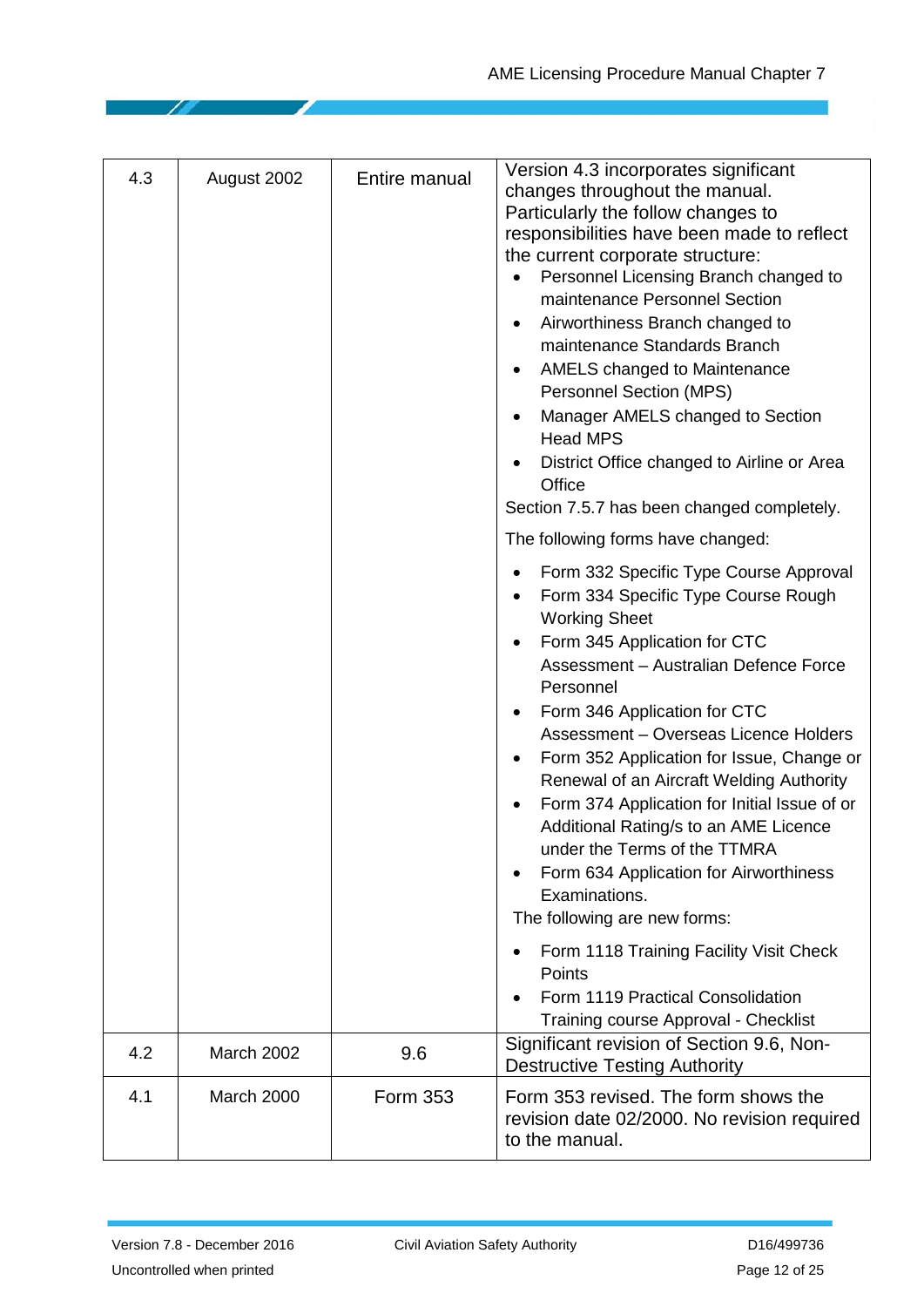| 4.0 | August 1999      | 9.3 | Online version - Except for changes in<br>Part 9, the online version (version 4.0) is<br>the same as the hardcopy manual at<br>version 3.3. The changes in Part 9 are<br>marked.<br>In 9.3 Maintenance Authority:<br>The authorisation under a maintenance<br>authority to a qualified person who is not a<br>LAME has been amended to cover the<br>maintenance of ex-military, amateur built<br>and amateur built experimental aircraft,<br>and intermediate and primary category<br>aircraft used in private operations.<br>Previous restrictions in relation to the issue<br>of renewable authorities to applicants who<br>are not LAMEs and in relation to granting a<br>renewal only where the initial MA was<br>issued as a renewable authority, have<br>been removed. |
|-----|------------------|-----|------------------------------------------------------------------------------------------------------------------------------------------------------------------------------------------------------------------------------------------------------------------------------------------------------------------------------------------------------------------------------------------------------------------------------------------------------------------------------------------------------------------------------------------------------------------------------------------------------------------------------------------------------------------------------------------------------------------------------------------------------------------------------|
| 3.3 | October 1998     |     |                                                                                                                                                                                                                                                                                                                                                                                                                                                                                                                                                                                                                                                                                                                                                                              |
| 3.2 | <b>June 1998</b> |     |                                                                                                                                                                                                                                                                                                                                                                                                                                                                                                                                                                                                                                                                                                                                                                              |
| 3.1 | Feb 1998         |     |                                                                                                                                                                                                                                                                                                                                                                                                                                                                                                                                                                                                                                                                                                                                                                              |
| 3.0 | May 1997         |     |                                                                                                                                                                                                                                                                                                                                                                                                                                                                                                                                                                                                                                                                                                                                                                              |
| 2.0 | April 1996       |     |                                                                                                                                                                                                                                                                                                                                                                                                                                                                                                                                                                                                                                                                                                                                                                              |
| 1.0 | Feb 1994         |     |                                                                                                                                                                                                                                                                                                                                                                                                                                                                                                                                                                                                                                                                                                                                                                              |

15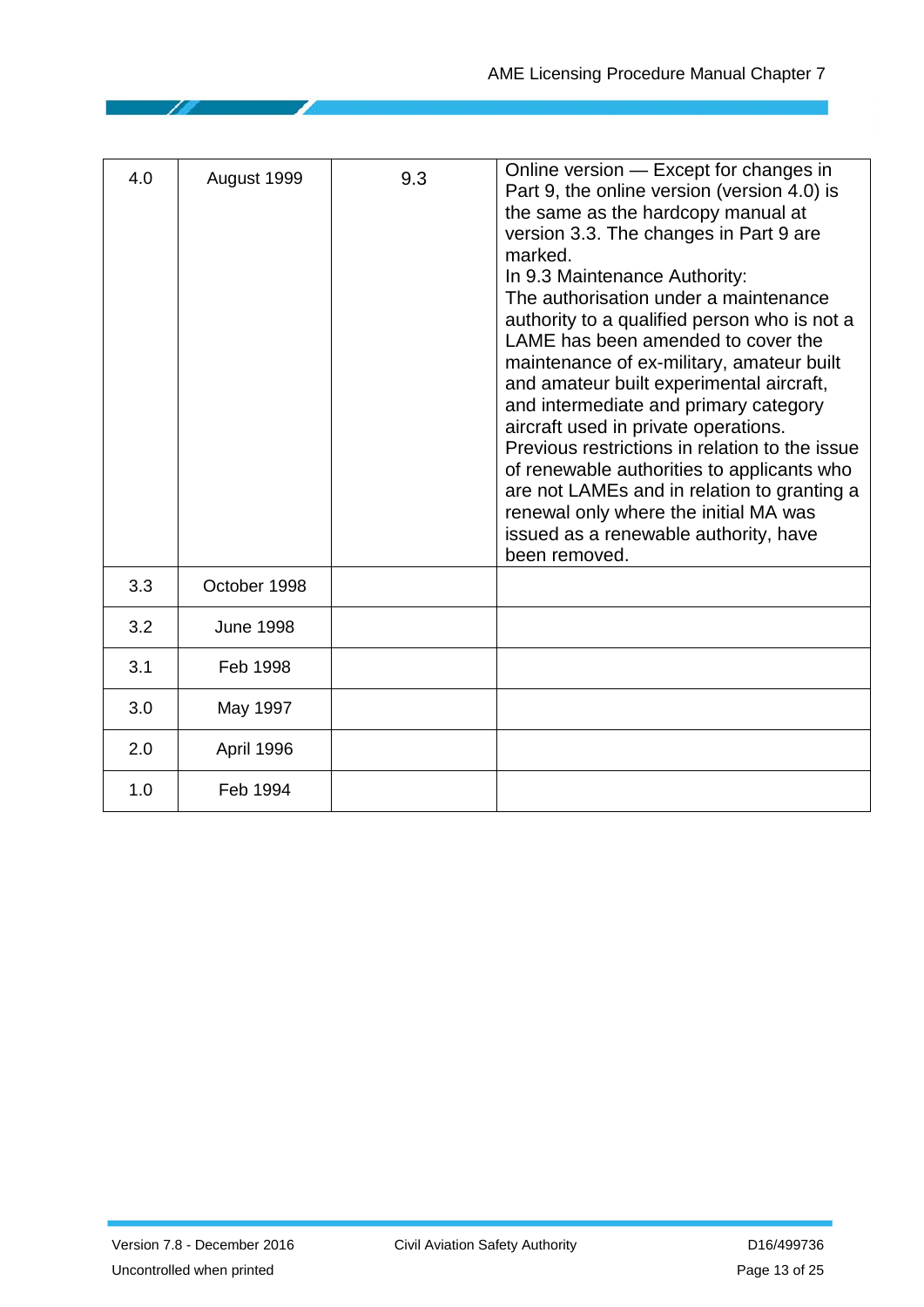## <span id="page-13-0"></span>**7 Australian AME / LAME Licence Applications**

#### <span id="page-13-1"></span>**7.1 Introduction**

This chapter describes the method and procedures for recognising aircraft maintenance engineering qualifications towards a licence issued under Part 66 of CASR 1998. The types of licencing pathways covered in this chapter are divided into the following sections:

- Initial issue Part 66 licence.
- Initial issue Part 66 category C licence.
- Provision for initial issue category Part 66 licence using CASA basic examinations and SOE,
- Removal of category exclusions from a Part 66 licence,
- Provision for category exclusion removal from a Part 66 licence using CASA basic examinations and SOE,
- Application for aircraft type ratings on a Part 66 licence,
- Removal of exclusions from an aircraft type rating on a Part 66 licence,
- Provision for aircraft type rating exclusion removal from a Part 66 licence using SOE.

The management of all Part 66 and Part 147 of the CASR 1998 regulatory requirements is managed by a team of Airworthiness Inspectors (AWI) within the Maintenance Personnel Licensing Services Team (MPLST) at CASA Head Office in Canberra.

All applications for the issue of or changes to an Australian Aircraft Engineering Licence (AEL) are made to AME Licensing in Canberra. Within AME Licensing there is a processing team who processes all AEL applications and forwards the applications to MPLST for technical assessment, after which the application is returned to AME Licensing for licence issue and distribution.

Once an application is received, AME Licensing will confirm payment has been made (if required), undertake initial application requirement checks and assign the task to a MPLST AWI for assessment. The assigned AWI will assess and process the application form/ forms in accordance with CASA Approved Internal Work Instructions, determine the licensing outcome in conjunction with training achievements, and reassign the application to AME Licensing for processing.

**Note: CASA Internal Work instructions are not published, the work instructions are Maintenance Personnel Licencing Services Team's (MPLST) administration procedures**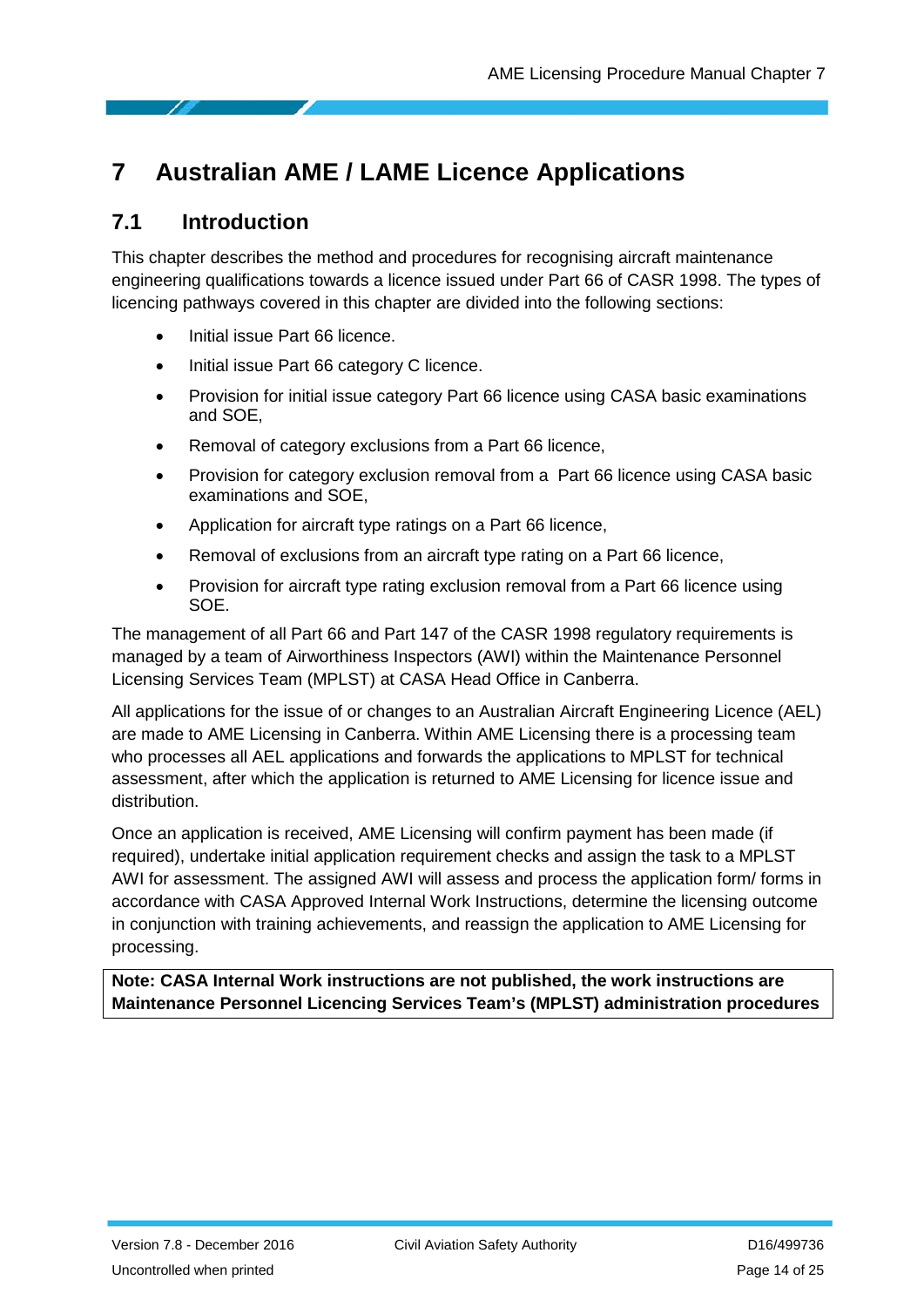## <span id="page-14-0"></span>**7.2 Background**

Australian Licensed Aircraft Maintenance Engineers (LAME) have, previous to June 2011, been issued a licence under the CAR1988 Part 4 Division 3 Section 31 licensing requirements.

In June 2011 a new LAME licence, now known as an Aircraft Engineering Licence (AEL), was introduced to more align with the European Aviation Safety Agency (EASA) Part 66 licensing requirements of most European countries.

To enable the transition from the previous regulation 31 of the CAR 1988 five category licensing system (airframe, engines, electrical, instruments & radio) into the Part 66 licensing system, an exclusion/ limitations coding system was introduced to enable the various combinations of the five categories held by CASA licence holder to be converted to a Part 66 licensing outcome.

At the same time as Part 66 licensing was introduced, new Part 147 Maintenance Training Organisation (MTO) regulations were also introduced, to align with EASA, and previous CAR 30 CASA maintenance training organisations approved under regulation 30 of the CAR 1988 were transitioned to Part 147 regulatory requirements.

To enable the transition from CAR 31 and CAR 30 regulations to Part 66 and Part 147 regulations respectively, transitional regulations and a transitional period (27 June 2011 to 26 June 2015 and 26 June 2013, respectively) was introduced. This transitional period was established to introduce the new suite of regulations, enable MTOs to meet the new regulatory requirements and enable maintenance engineers to finalise maintenance licensing achievements, such as Schedule of Experience (SOE) that were commenced under the CAR 31 requirements.

### <span id="page-14-1"></span>**7.3 Initial Issue Part 66 Licence**

In order to be eligible for the grant of an initial issue Part 66 Category A, B1 and or B2 licence, a licence applicant needs to be assessed by a CASA approved Part 147 Maintenance Training Organisation (MTO). A list of Category Part 147 MTOs is documented in Part 1 of CASA Advisory Circular (AC) 147-02 Approved Part 147 Training Organisaations.

#### **Note: All Advisory Circulars are available on the CASA website: [www.casa.gov.au](http://www.casa.gov.au/) .**

A MTO will assess the basic knowledge and competency of an individual against the requirements within section 66.A.25 (Basic Knowledge and competency requirements) and Appendix IV of the Part 66 Manual Of Standards (MOS) and report the results on [CASA Form](https://www.casa.gov.au/files/form465pdf)  [465](https://www.casa.gov.au/files/form465pdf) – Part 147 Maintenance Training Organisation Notification of Training Outcomes, to CASA with the following possible licensing options:

- a. Category A licence are not subject to exclusions;
- b. Category B1.1 licence are subject to exclusions for fabric surfaces and propeller systems (see paragraph (c) and (f) to section 66.A.25 of the Part 66 MOS), if the relevant optional units of competency have not been assessed The relevant sub category A1 licence will be automatically issued to all B1.1 licence holders;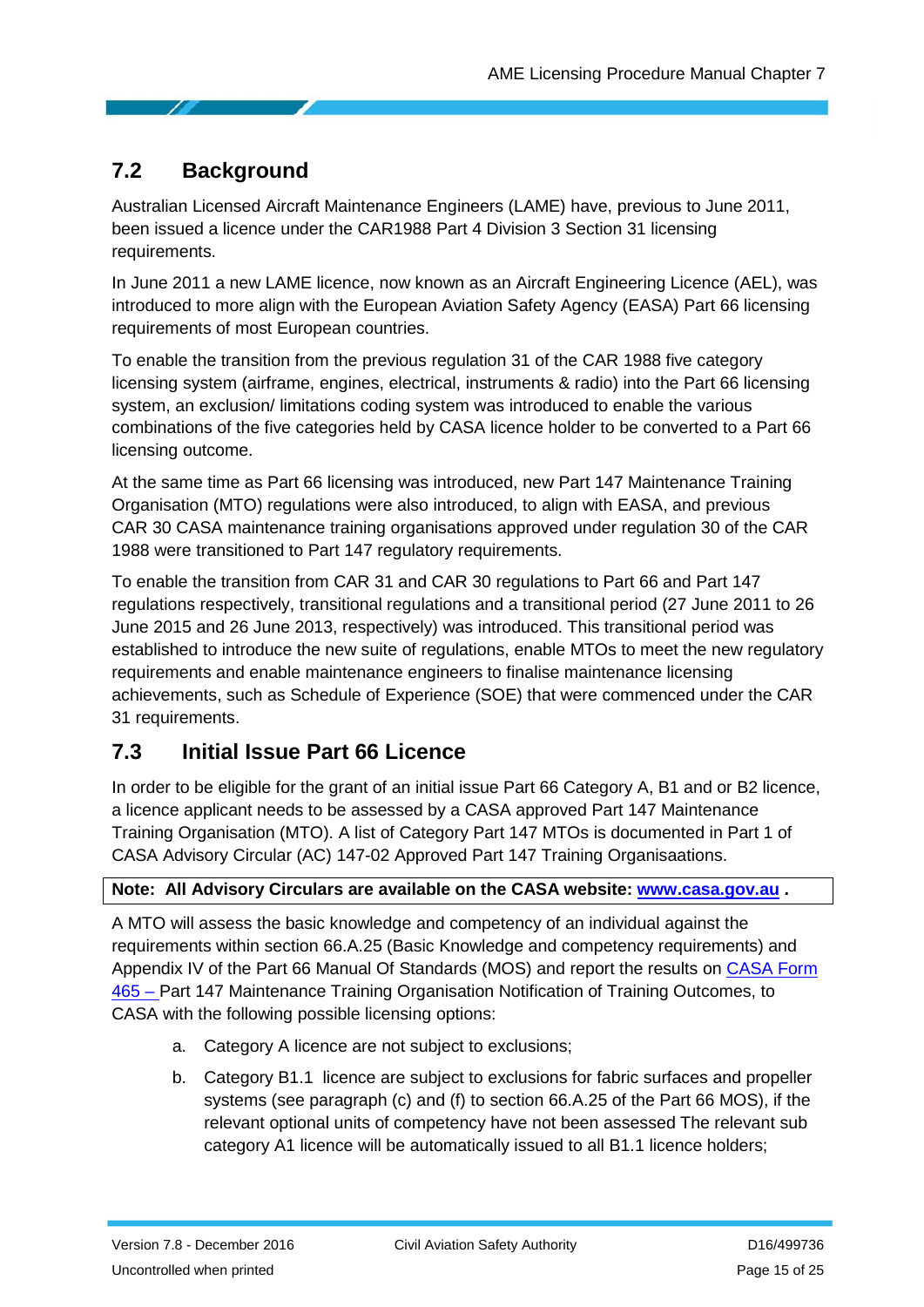- c. Category B1.2 licence are subject to exclusions for wooden structures and fabric surfaces (see paragraph (c) and (f) to section 66.A.25 of the Part 66 MOS), if the relevant optional units of competency have not been assessed .The relevant sub category A2 licence will be automatically issued to all B1.2 licence holders;
- d. Category B1.3 and B1.4 licence are not subject to exclusions (the relevant sub category A licence will be automatically issued to B1.3 and B1.4 licence holders); and
- e. Category B2 licence are not subject to exclusions.

#### **Note: All CASA forms are available on the CASA website: [www.casa.gov.au](http://www.casa.gov.au/)** .

The licence applicant will need to meet the basic practical maintenance experience requirements (dependent on the licence category sought) as documented in regulation 66.A.30 of the Part 66 MOS. This is reported by the Part 147 MTO on [CASA Form 465](https://www.casa.gov.au/files/form465pdf) for the following acquired periods;

- a. Category A licence two years practical maintenance experience,
- b. Category B1.2 or B1.4 licences three years practical maintenance experience, and
- c. Category B1.1, B1.3 or B2 licences four years practical maintenance experience.

The licence applicant also needs to meet the requirements for an initial issue of a Part 66 licence as documented in sub regulation 66.025(3) of the CASR. The applicant must:

- a. be at least 18 years of age at the time of making the application;
- b. be able to read, write and converse in English to a level that is sufficient to enable the applicant to safely exercise the privileges of a Part 66 licence (covered within the statement supplied on **CASA Form 465**);
- c. understand the applicant's role as an AEL holder, in airworthiness management (covered within the statement supplied on [CASA Form 465\)](https://www.casa.gov.au/files/form465pdf); and
- d. can be able to safely exercise the privileges of the licence applied for (If, at the time of making the application, the applicant had a medically significant condition that was safety related).

A medically significant condition as described in regulation 67.015 of the CASR, is safety relevant if it reduces, or is likely to reduce, the ability of someone to exercise a privilege conferred or to be conferred, or perform a duty imposed or to be imposed, by a licence that he or she holds or has applied for. Medically significant conditions will be assessed on a case by case basis by the Maintenance Personnel Licencing Services Team Leader (MPLST) in conjunction with the CASA Principal Medical Officer.

Once all the above has been achieved, a licence applicant is able to apply on [CASA Form 540](https://www.casa.gov.au/files/form540pdf) Application for Initial Licence/Additional Category or Subcategory on CASR Part 66 Licence Australian Civil Qualifications for the initial issue of a Part 66 AEL. Electronic application forms are available through CASA Self Service and maybe submitted electronically through your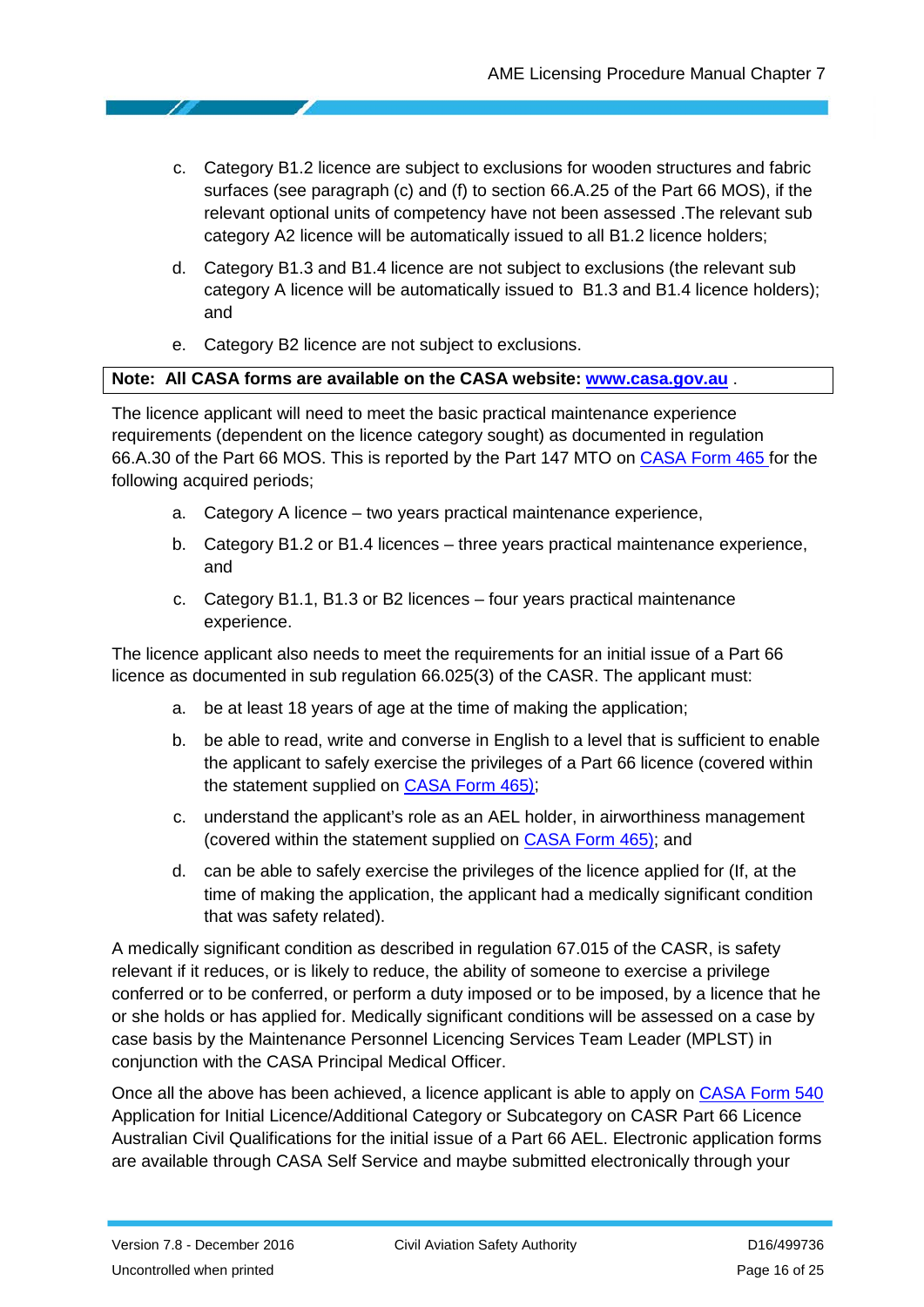CASA Self Service (including electronic payment methods), or alternatively application forms may be downloaded from the CASA website.

CASA will assess and process [CASA Form 540,](https://www.casa.gov.au/files/form540pdf) based on the Part 147 MTO reporting directly to CASA via [CASA Form 465,](https://www.casa.gov.au/files/form465pdf) and grant the appropriate licensing outcome in accordance with CASA Internal Work Instructions.

### <span id="page-16-0"></span>**7.4 Initial Issue Part 66 Category C Licence**

In order to be eligible for the grant of an initial issue of a Part 66 Category C licence, a licence applicant needs to make application on **[CASA Form 540](https://www.casa.gov.au/files/form540pdf)** and provide evidence of the following practical maintenance experience:

- a. three years' experience exercising Category B1.1, B1.3 or B2 privileges on large aircraft; or
- b. five years' experience exercising Category B1.2 or B1.4 privileges on large aircraft; or
- c. three years' experience carrying out maintenance on operating aircraft, including at least six months of observation of base maintenance tasks For an applicant holding an academic degree in a technical discipline from a university or other higher educational institution recognised by CASA.

Once the above has been attained, a licence applicant is able to apply to CASA on [CASA](https://www.casa.gov.au/files/form540pdf)  [Form 540,](https://www.casa.gov.au/files/form540pdf) for the issue of a Category C Part 66 AEL (Part 66 Manual of Standards 66.A.30). Electronic application forms are available through CASA Self Service and maybe submitted electronically through CASA Self Service (including electronic payment methods), or alternatively application forms may be downloaded from the CASA website.

CASA will assess and process [CASA Form 540,](https://www.casa.gov.au/files/form540pdf) and grant the appropriate licensing outcome in accordance with CASA Internal Work Instructions.

## <span id="page-16-1"></span>**7.5 Provision of Initial Issue Category Part 66 Licence using CASA Basic Examinations and SOE**

**Note: Applicants seeking to gain an initial issue licence on an aircraft type rating of the kind of aircraft type that is listed in Appendix IX of the Part 66 MOS will not be able to utilise this pathway for an initial issue Part 66 licence.**

In order to be eligible for the grant of an initial issue Part 66 Category B1 and or B2 licence for small non-rated aircraft , applicants are able to access the CASA basic exams and utilise Schedule Of Experience (SOE) toward a licensing outcome, for small non-rated aircraft types only, until 03 July 2020 in accordance with 66.A.56 and 66.A.58 of the Part 66 MOS.The applicant must sit and pass the required CASA basic exams, as documented in Section 6 (examination requirements) of the following Airworthiness Advisory Circulars (AAC) for the applicable Category:

- AAC 9-91 Administration and Procedure AME Licences Category Airframe,
- AAC 9-92 Administration and Procedure AME Licences Category Engines,
- AAC 9-93 Administration and Procedure AME Licences Category Radio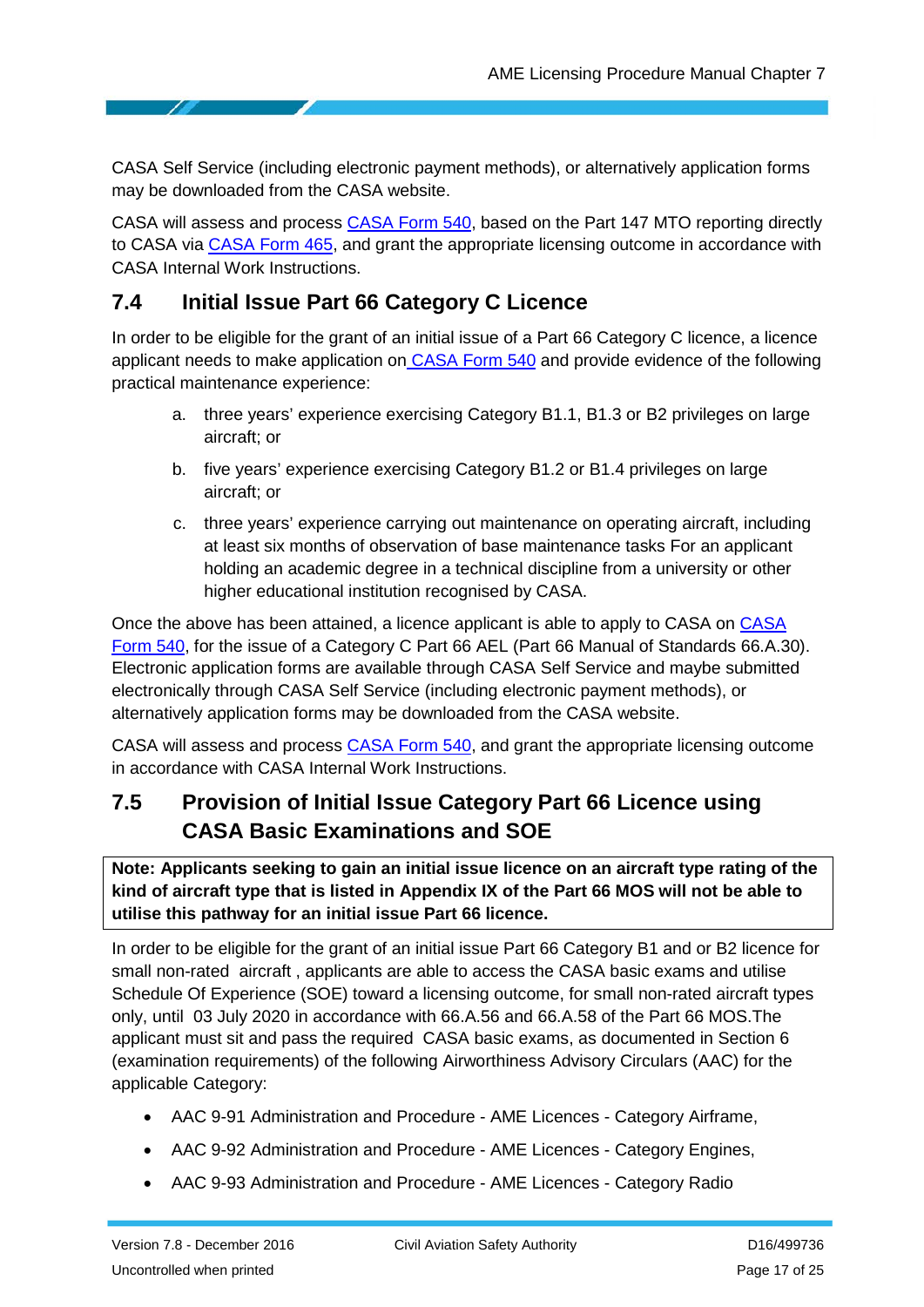- AAC 9-95 Administration and Procedure AME Licences Category Instruments., and
- Section 7 (examination requirements) of AAC9-94 Administration and Procedure AME Licences - Category Electrical,

A SOE needs to be compiled and submitted in accordance with AAC 9-0 General AME Licencing Information and the respective AAC 9-91, 9-92, 9-93, 9-94 or 9-95, ensuring that the hourly requirements have been met; however, also ensuring that the depth of scope of the maintenance tasks for the applicable category/small non-rated aircraft type have been achieved. SOE may be compiled on the respective SOE booklets available from the CASA website.

Once the applicable CASA basic exams have been credited to the applicant and the necessary SOE has been achieved, the applicant may make application on [CASA Form 1365](https://www.casa.gov.au/files/form1365pdf) ( [Schedule of Experience \(SOE\) Application for initial issue of CASR Part 66 Licence for Small](https://www.casa.gov.au/file/159241)  [Non Rated Aircraft\)](https://www.casa.gov.au/file/159241) for a SOE assessment that will lead to a category/small non-rated aircraft type licence with the applicable exclusions annotated on the licence.

The licence that is granted by CASA (MPLST) using CASA Basic Examination and SOE will be limited to small non-rated aircraft type privileges and will include the exclusions that have been assessed within the scope of the CASA basic exams and supplied SOE; .

The assigned CASA (MPLST) AWI will assess and process the CASA application in accordance with CAS Internal Work Instructions.

**Note: CASA is able to accept experience gained on non VH registered aircraft in a SOE application, Refer to AAC 9-0 section 2 (Schedule of Experience – Recording of Experience) and section 1.8 of the AME Technical Manual for guidance.**

#### <span id="page-17-0"></span>**7.6 Removal of Category Exclusions from a Part 66 Licence**

An AEL holder can apply to CASA, on [CASA Form 546](https://www.casa.gov.au/files/form546pdf) ( [Application for Removal of](https://www.casa.gov.au/files/form546pdf)  [Exclusions/ Limitations from a CASR Part 66 Licence\)](https://www.casa.gov.au/files/form546pdf), for the removal of exclusions that are applicable to a Category licence if the licence holder has been assessed by a Part 147 MTO in accordance with section 66.A.25 of the Part 66 MOS.

The Part 147 MTO will assess the applicable units of competency, as listed in Appendix VIII of the Part 66 MOS and will report the assessment outcome on [CASA Form 465](https://www.casa.gov.au/files/form465pdf) [\(Part 147](https://www.casa.gov.au/file/136591)  [Maintenance Training Organisation Notification of Training Outcomes\)](https://www.casa.gov.au/file/136591), for consideration of exclusion removal from the applicable Category or Subcategory of the licence.

At the time of assessment, CASA (MPLST) may remove the applicable exclusions from the Category or Subcategory licence and determine the applicability of adding the applicable exclusions to the respective type ratings within the affected Category or Subcategory in accordance with CASR 66.072 and CASA Internal Work Instructions.

Category or Subcategory exclusions may be added to the type ratings at the time of removal from the Category or Subcategory, as the assessment of the units of competency (Appendix VIII of the Part 66 MOS) is performed at Category or Subcategory level. Additional theoretical and or practical aircraft type training may be required for the affected systems or subsystems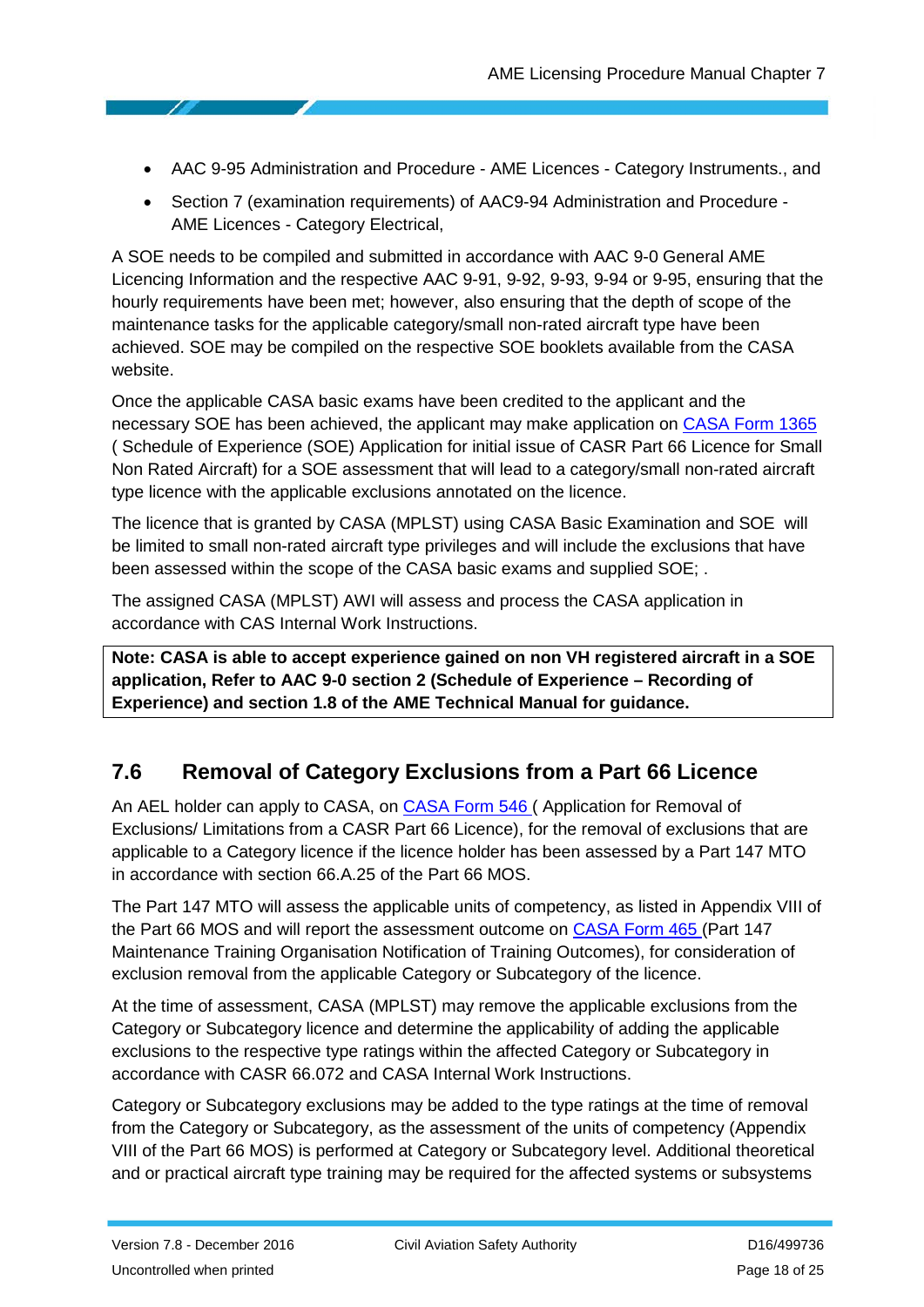on the specific type rating/ ratings before exclusion removal from the affected aircraft types may be considered.

CASA (MPLST) will assess and process [CASA Form 546,](https://www.casa.gov.au/files/form546pdf) based on the Part 147 MTO reporting directly to CASA via **CASA Form 465**, and grant the appropriate licensing outcome in accordance with CASA Internal Work Instructions.

#### <span id="page-18-0"></span>**7.6.1 Provision for Category Exclusion Removal from a Part 66 Licence Using CASA Basics Examination and SOE**

Category exclusions applicable to a Part 66 Category B1 and or B2 licence are able to be removed until 03 July 2020 in accordance with section 66.A.56 and 66.A.58 of the Part 66 MOS. Applicants are able to access the CASA basic exams and utilise Schedule of Experience (SOE) in order to remove the category exclusions.

In order to be eligible to have Category B1 and or B2 exclusions removed, the AEL holder must sit and pass the required CASA basic exams, as documented in Section 6 (examination requirements) of:

- AAC 9-91 Administration and Procedure AME Licences Category Airframe,
- AAC 9-92 Administration and Procedure AME Licences Category Engines,
- AAC 9-93 Administration and Procedure AME Licences Category Radio
- AAC 9-95 Administration and Procedure AME Licences Category Instruments.,and
- Section 7 (examination requirements) of AAC9-94 Administration and Procedure AME Licences - Category Electrical.
- Or AMC4 of the Part 66 AMC/GM

The AEL holder must also compile and submit a SOE for assessment, in accordance with AAC 9-0 General AME Licensing Information and the respective AAC 9-91, 9-92, 9-93, 9-94 or 9-95 or AMC4.

The AEL holder needs to ensure the SOE meets the hourly requirements and record this information on the respective SOE booklets (available from the CASA website), and also ensure the depth and scope of the maintenance tasks for the applicable exclusion removal has been achieved.

[CASA Form 1371](https://www.casa.gov.au/files/form1371pdf) –[\(Schedule of Experience \(SOE\) Application for additional Group Ratings](https://www.casa.gov.au/file/159246)  [for Small Non Rated Aircraft or Removal of Exclusion from CASR Part 66 Licence Categories](https://www.casa.gov.au/file/159246)  [or Type Ratings held\)](https://www.casa.gov.au/file/159246) needs to be submitted, which may be submitted electronically, using the electronic form available through your CASA Self Service (including electronic payment methods), or alternatively the application form may be downloaded from the CASA website.

CASA (MPLST) will assess the SOE and may remove the applicable exclusion/ exclusions from the category licence and determine the applicability of adding the exclusion/ exclusions to the respective type ratings within the affected category or subcategory in accordance with paragraph 66.072-(4)-(b)of the CASR.

The assigned CASA (MPLST) AWI will assess and process the application in accordance with CASA Internal Work Instructions.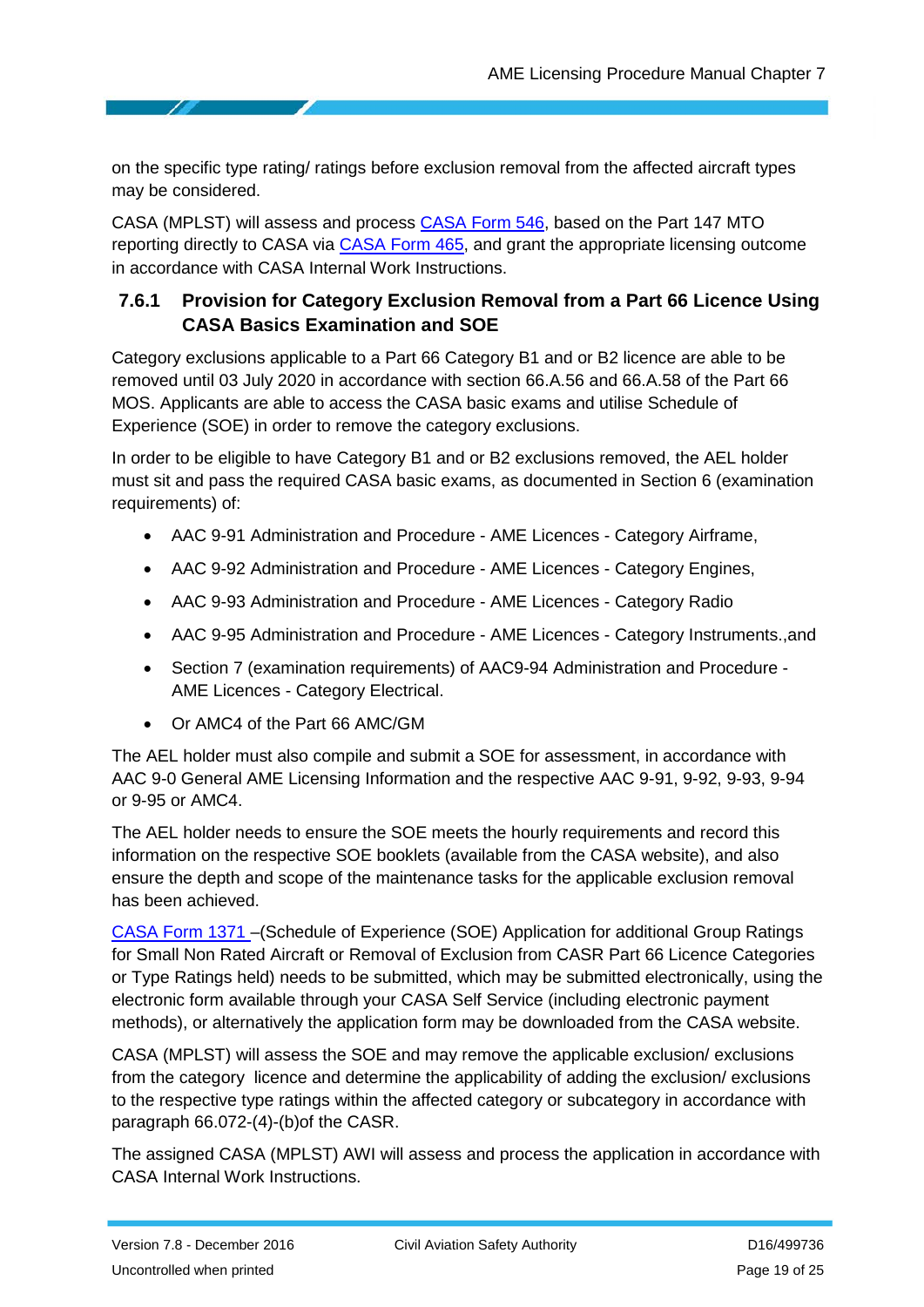**Note: CASA is able to accept experience gained on non VH registered aircraft in a SOE application, Refer to AAC 9-0 section 2 (Schedule of Experience – Recording of Experience) and section 1.8 of the AME Technical Manual for guidance.**

### <span id="page-19-0"></span>**7.7 Application for Aircraft Type Ratings on a Part 66 Licence**

A person who holds a Part 66 Category B1, B2 or C licence; or who is applying for a licence at the same time as applying for aircraft type ratings, may apply to CASA for an aircraft type rating to be granted on a Part 66 licence of the kind of aircraft type that is listed in Appendix IX of the Part 66 MOS. [CASA Form](https://www.casa.gov.au/files/form541pdf) 541 [\(Application for Aircraft Type Rating on a CASR Part 66](https://www.casa.gov.au/files/form541pdf)  [Licence Australian Civil Qualifications\)](https://www.casa.gov.au/files/form541pdf) is the form used to make application for the addition of an aircraft type rating.

In order to be eligible for the grant of an aircraft type rating, the applicant needs to ensure the theoretical and practical type training has been completed with either a CASA approved Part 147 MTO; or a CASA approved Part 145 Authorised Maintenance Organisation (AMO), in accordance with section to 66.A.45 (d) of the Part 66 MOS or CAR30 AMO in accordance with CAO 104. The timeframes for theory and practical type training, as documented in regulation 66.080 of the CASR, are;

- a. Theoretical type training has been completed within five years immediately before the time of making application for the rating; and
- b. Practical type training has been completed within three years immediately before the time of making application for the rating.

Part 147 MTO approved theory and practical type training, as documented in Part 2 of Advisory Circular (AC) 147-2, will be reported directly by the Part 147 MTO on [CASA Form](https://www.casa.gov.au/files/form465pdf)  [465.](https://www.casa.gov.au/files/form465pdf)

CASA approved theory and practical type training supplied by a Part 145 AMO or CAR 30 AMO will be reported by the AMO on [CASA Form 465.](https://www.casa.gov.au/files/form465pdf) The approved aircraft type training is only applicable to aircraft types mentioned in column 2 of Table 2 in Appendix IX of the Part 66 MOS. The references for Part 145 or CAR 30 approved type training are;

- a. Paragraph 66.A.45(h) of the Part 66 MOS,
- a. Section 145.A.37 of the Part 145 MOS,
- b. Part 5 of the respective AMO's Maintenance Organisation Exposition (MOE) and
- c. CAO 104.

As well as completing the necessary aircraft theory type training, practical aircraft type training is required and needs to meet the requirements of Appendix II to the Part 66 MOS Acceptable Means of Compliance (AMC) Guidance material (GM):

- a. For the first type rating in a Category B1 or B2 licence, aircraft specific theory, practical and On the Job Training (OJT) needs to be undertaken;
- b. For a second type rating in an already held Category B1 or B2 licence, aircraft specific theory and practical needs to be undertaken; and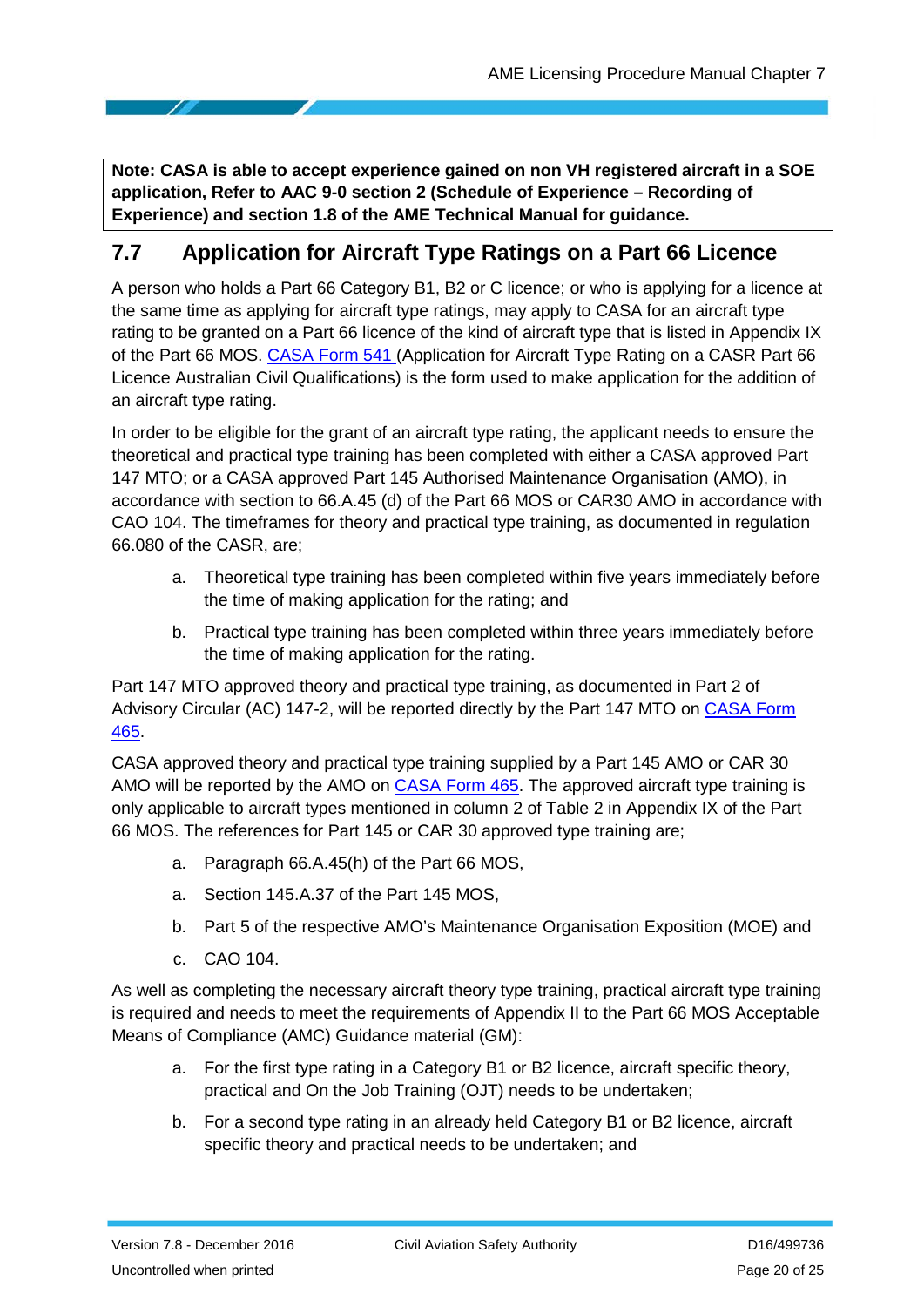c. For a second type rating in an alternate Category B1 or B2 licence, the application must be for an aircraft type rating which is already held in an existing alternate category. In this case, aircraft theory and practical type training needs to be undertaken.

If an applicant holds a Category C licence at the time of making application for an additional aircraft type rating for a Category B1 or B2 licence, of the kind of aircraft type listed in Appendix IX of the Part 66 MOS, the aircraft type rating will automatically be granted to the Category C licence.

At the time of granting the aircraft type rating, CASA may decide to grant the aircraft type rating subject to exclusions of aircraft systems or subsystems, in accordance with regulation 66.095 of the CASR, if CASA determines additional aircraft type rating system or subsystem specific training is required.

If aircraft type ratings are granted subject to exclusions, the exclusions mentioned above will only be applied to the Category B1 or B2 licence type ratings. Category C licence type ratings do not attract system or subsystem exclusions.

Aircraft type ratings of the examples provided within examples 3 to 6 in 66.010 of the CASR does not attract system or subsystem exclusions and are not applied to category C licences.

CASA will assess and process [CASA Form 541,](https://www.casa.gov.au/files/form541pdf) based on the Part 147 MTO and or Part 145/CAR 30 AMO reporting directly to CASA via [CASA Form 465,](https://www.casa.gov.au/files/form465pdf) and grant the appropriate licensing outcome in accordance with CASA Internal Work Instructions.

### <span id="page-20-0"></span>**7.8 Removal of Exclusions from an Aircraft Type Rating on a Part 66 Licence**

An AEL holder may apply to CASA, in accordance with 66.A.70 of the Part 66 MOS, for the removal of exclusions from an aircraft type rating within a Category B1 or B2 licence, of the kind of aircraft type listed in Appendix IX of the Part 66 MOS. [CASA Form 546 i](https://www.casa.gov.au/files/form546pdf)s the form used to make application for the removal of exclusions from an aircraft type rating.

In order to be eligible to have exclusions removed from an aircraft type rating, the AEL holder needs to have satisfactorily completed:

- a. The relevant exclusion removal from the Category,
- b. Theoretical aircraft and or system or subsystem type training as documented in Paragraph (d) to 66.A.45 of the Part 66 MOS; with
- c. Practical aircraft and or system or subsystem type training as documented in 66.A.50 of the Part 66 MOS; and or
- d. On the job training (OJT) on the aircraft system or subsystem as documented in section 66.A.55 of the Part 66 MOS,
- e. For the first exclusion removal from an aircraft type rating in a Category B1 or B2 licence, aircraft specific theory, practical and OJT needs to be undertaken;

An AEL holder seeking to have exclusions removed from an aircraft type rating with the same exclusions applied to the respective Category B1 or B2 licence; may apply to have the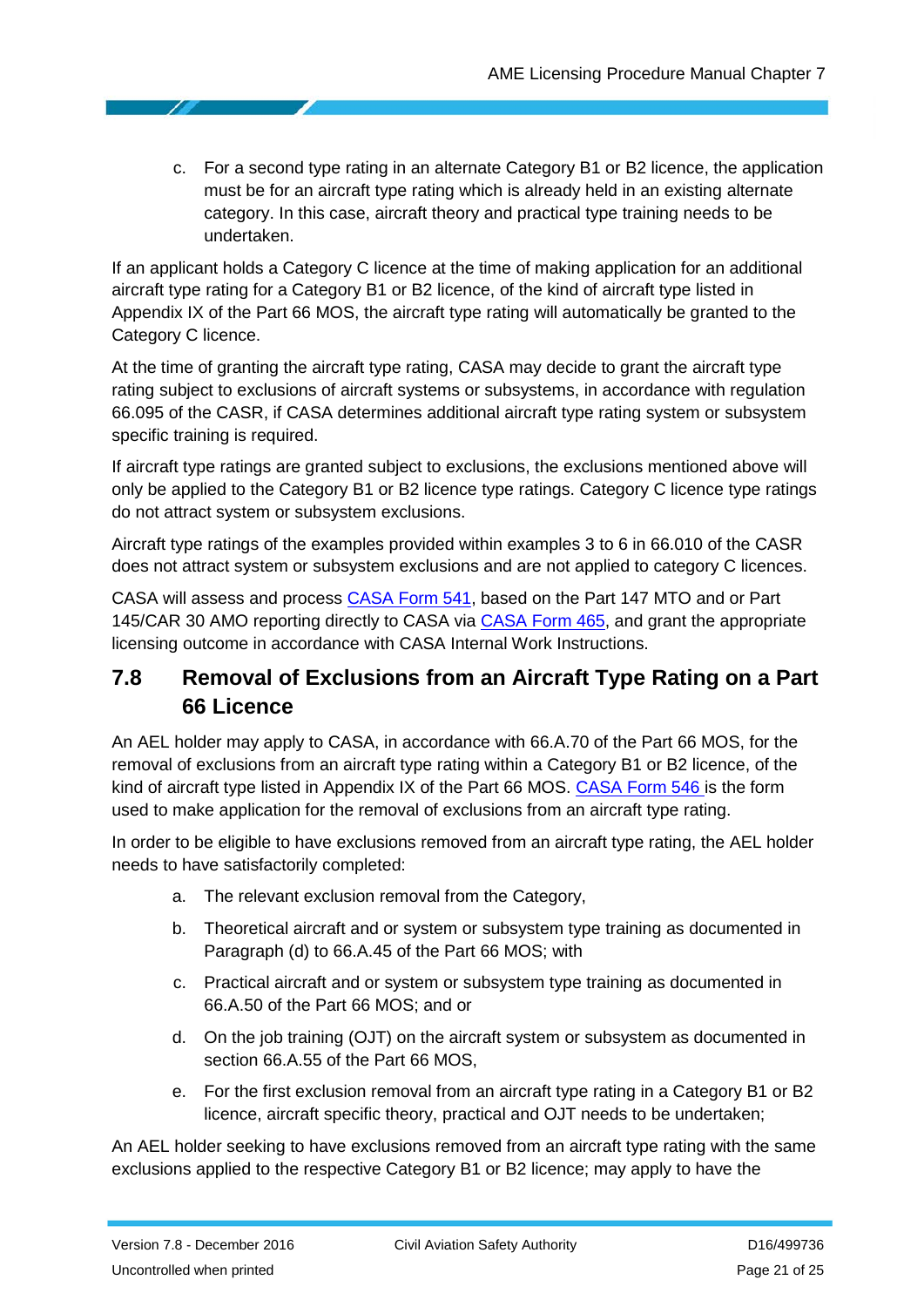exclusions removed from the respective Category B1 or B2 licence at the same time as exclusion removal from an aircraft type rating if:

- a. The AEL holder has been assessed against the applicable units of competency, as listed in Appendix VIII of the Part 66 MOS by a CASA approved Category Part 147 MTO;
- b. Reported on [CASA Form 465](https://www.casa.gov.au/files/form465pdf) by the Category MTO;
- c. Completed the necessary aircraft type rating theory and practical exclusion removal training; and
- d. Reported by a CASA approved aircraft type Part 147 MTO, Part 145 AMO or approved CAR 30 AMO.
- e. For the first exclusion removal from an Aircraft type rating in a Category B1 or B2 licence, aircraft specific theory, practical and On the Job Training (OJT) needs to be undertaken;

CASA approved theory and practical type training supplied by a Part 147 MTO, listed in Advisory Circular (AC) 147-2(Approved Part 147 Training Organisations), will be reported directly by the Part 147 MTO on [CASA Form 465.](https://www.casa.gov.au/files/form465pdf)

CASA approved exclusion removal theory and practical type training supplied by a Part 145 AMO or approved CAR 30 AMO will be reported by the AMO on [CASA Form 465.](https://www.casa.gov.au/files/form465pdf) The approved aircraft type training is only applicable to aircraft types mentioned in column 2 of Table 2 in Appendix IX of the Part 66 MOS. The references for Part 145 and CAR 30 approved exclusion removal type training are;

- a. CASR 66.100-(a)-(ii) and paragraph 66.A.45(h) of the Part 66 MOS,
- b. Section 145.A.37 of the Part 145 MOS,
- c. The respective AMO's Maintenance Organisation Exposition (MOE), and
- d. CAO 104

Approved aircraft type rating exclusion removal training provided by a CASA approved Part 145 AMO or approved CAR 30 AMO is only applicable to;

- a. The delivery of excluded aircraft systems as set out in Appendix VII of the Part 66 MOS, or
- b. The delivery of aircraft type training for the aircraft types mentioned in column 2 of Table 2 in Appendix IX of the Part 66 MOS, or
- c. The arrangement for manufacturer's training for the aircraft types mentioned in column 2 of Table 2 in Appendix IX of the Part 66 MOS.

The assigned CASA (MPLST) AWI will assess and process [CASA Form 546,](https://www.casa.gov.au/files/form546pdf) based on the Part 147 MTO, Part 145 AMO or approved CAR 30 AMO reporting directly to CASA via [CASA Form 465,](https://www.casa.gov.au/files/form465pdf) and grant the appropriate licensing outcome in accordance with CASA Internal Work Instructions.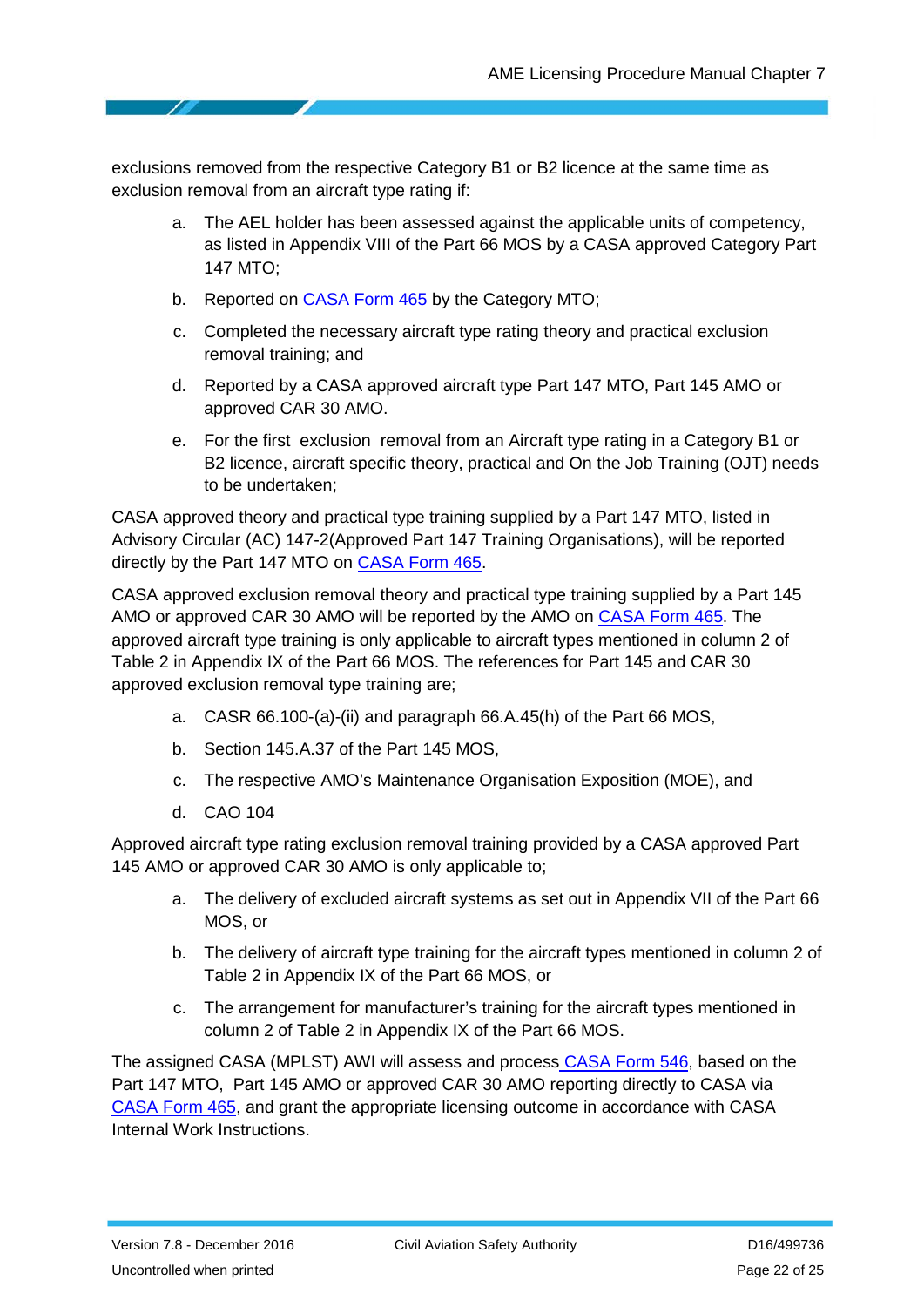### <span id="page-22-0"></span>**7.9 Provision of Aircraft Type Rating Exclusion Removal from a Part 66 Licence Using SOE**

Aircraft type rating exclusions applied to an aircraft type rating that is listed in Appendix IX of the Part 66 MOS, on a Part 66 Category B1 and or B2 licence, are able to be removed until 03 July 2020 in accordance with Part 66 MOS sections 66.A.57 and 66.A.58.

AEL holders are able to utilise SOE in order to remove exclusions from aircraft type ratings.

In order to be eligible to have aircraft type rating exclusions removed with the use of SOE, the AEL holder needs to complete the applicable aircraft and or system/ subsystem theory type training as documented in paragraph 66.A.45(d) of the Part 66 MOS and compile and submit a Schedule of Experience (SOE) for assessment, in accordance with Airworthiness Advisory Circular (AAC) 9-0 (General AME Licensing Information) and the respective AAC 9-91 (Airframe), AAC 9-92 (Engines), AAC 9-93 (Radio), AAC 9-94 (Electrical) or AAC 9-95 (Instruments).

SOE can also be utilized for exclusion removal (E1,E4 and E5)from a first and subsequent aircraft type rating to meet practical requirements, The AEL holder needs to complete the applicable aircraft and or system/ subsystem theory type training as documented in paragraph (d) of section 66.A.45 of the Part 66 MOS and compile and submit a SOE for assessment, in accordance with AAC 9-0 and AMC 4 (Acceptable Means of Compliance/Guidance Material) Attachment 1: hourly requirements.

The AEL holder needs to ensure the SOE meets the hourly requirements and record this information on the respective SOE booklets (available from the CASA website), and also ensure depth and scope of the maintenance tasks for the applicable aircraft system/ subsystem exclusion removal has been achieved.

[CASA Form 1371](https://www.casa.gov.au/files/form1371pdf) [\(Schedule of Experience \(SOE\) Application for additional Group Ratings for](https://www.casa.gov.au/file/159246)  [Small Non Rated Aircraft or Removal of Exclusion from CASR Part 66 Licence Categories or](https://www.casa.gov.au/file/159246)  [Type Ratings held](https://www.casa.gov.au/file/159246) ) is the form used when proceeding down this pathway. This form may be downloaded from the CASA website.

CASA (MPLST) will assess the SOE and may grant the removal of the applicable exclusion/ exclusions from the respective aircraft type rating and determine the applicability of exclusion removal from other aircraft type ratings held on the Part 66 licence in accordance with CASA Internal Work Instructions

The determination made by the assessing CASA (MPLST) AWI , as to the applicability of further exclusion removal from other aircraft type ratings, will be based on the supplied SOE, the affected aircraft systems/ subsystems, the Category or Subcategory held on the licence and the aircraft type ratings that are held by the AEL holder.

**Note: CASA is able to accept experience gained on non VH registered aircraft in a SOE application, Refer to AAC 9-0 section 2 (Schedule of Experience – Recording of Experience) and section 1.8 of the AME Technical Manual for guidance.**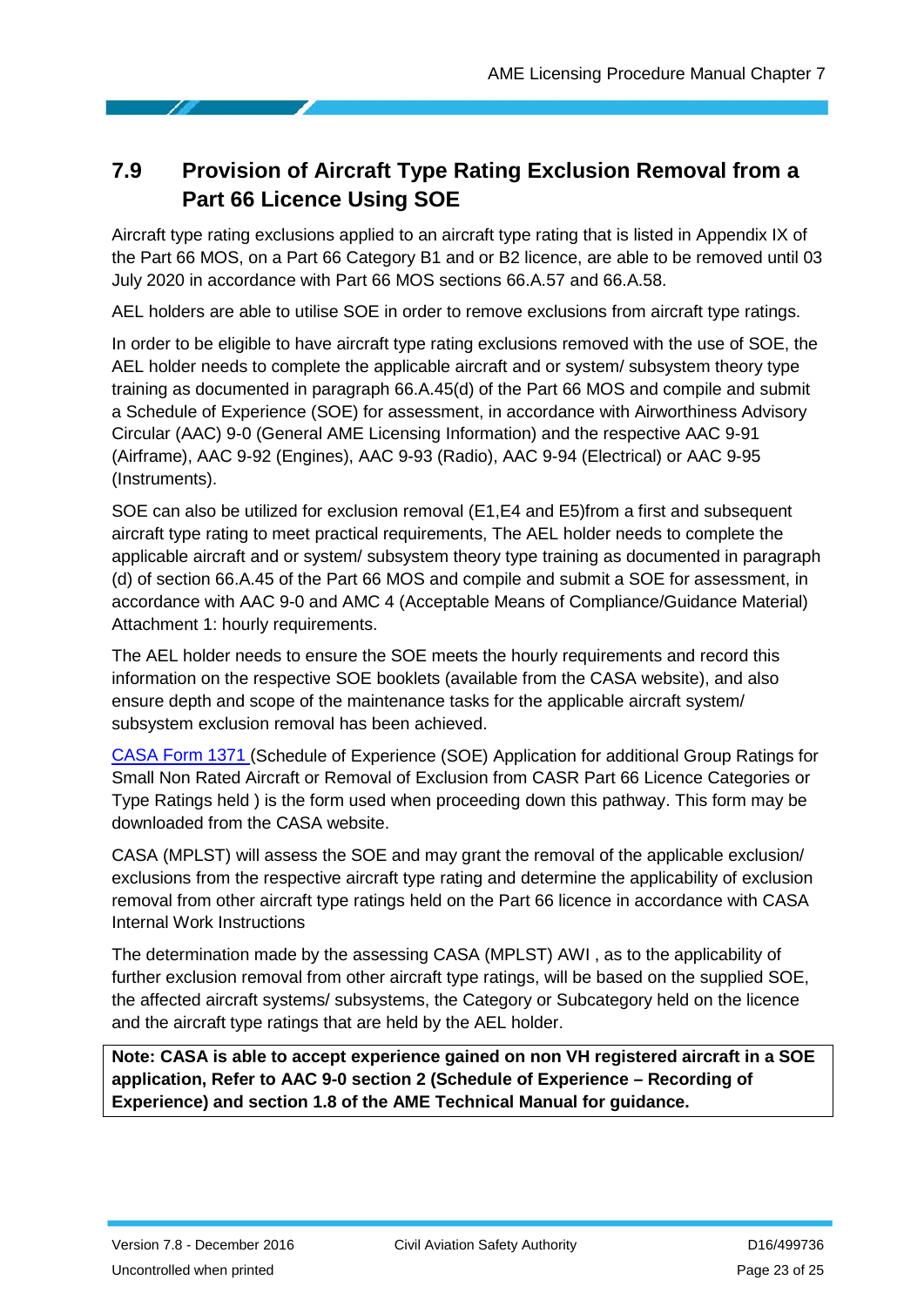## <span id="page-23-0"></span>**7.10 Use of Practical Maintenance Experience gained on Foreign Registered Aircraft in a CASA Schedule of Experience (SOE)**

#### <span id="page-23-1"></span>**7.10.1 Classification of Tasks Performed on Foreign Registered Aircraft or State Aircraft**

Due to the international nature of aviation and the mobility of staff and aircraft, Australian AMEs and AEL holders may perform maintenance on foreign registered aircraft both within Australia and overseas. For SOE purposes, AMEs and AEL holders may wish to record all or some of the tasks that they perform on foreign registered aircraft during the course of their employment.

With Australian registered aircraft, there is always an audit trail through CASA approved maintenance organisations where SOE tasks may be verified. However, with foreign registered aircraft this audit trail may not be readily available and SOE task verification may not always be possible.

To assist AWIs assess the validity of maintenance tasks on foreign registered aircraft recorded in SOEs, the following advice is provided.

For SOE purposes, tasks performed on foreign registered aircraft or State aircraft may be divided into three groups relating to the operation of aircraft and the circumstances under which they are maintained.

- Foreign registered aircraft (including transiting foreign aircraft) or State aircraft which are maintained/ handled by an Australian Certificate of Approval holder in Australia
- Foreign registered aircraft which are maintained or handled by an Australian airline's overseas line station
- Foreign registered aircraft which are maintained in their State of registration by Australian LAMEs who are employed full-time by either the aircraft's operator or maintenance organisation.

#### <span id="page-23-2"></span>**7.10.2 Guidelines**

Information on the supporting documentation needed to justify the acceptance of SOE tasks by an assessing AWI are as follows.

#### **Foreign registered aircraft (including transiting foreign aircraft) or State aircraft which are maintained/ handled by an Australian Certificate of Approval holder in Australia.**

Example: Singaporean Boeing 787 or RAAF Boeing 737 having maintenance carried out under contract by an Australian maintenance organisation in Australia.

Example: Malaysian A330 transiting Australia and having handling and defect rectification performed under contract by the staff of a major Australian airline.

A full audit trail of maintenance records exists with the Australian Certificate of Approval holder for aircraft under contract for maintenance within Australia.

SOE entries will be accepted if the worksheet number and/or tech-log coupon/slip/sequence/page number, date and time are quoted.